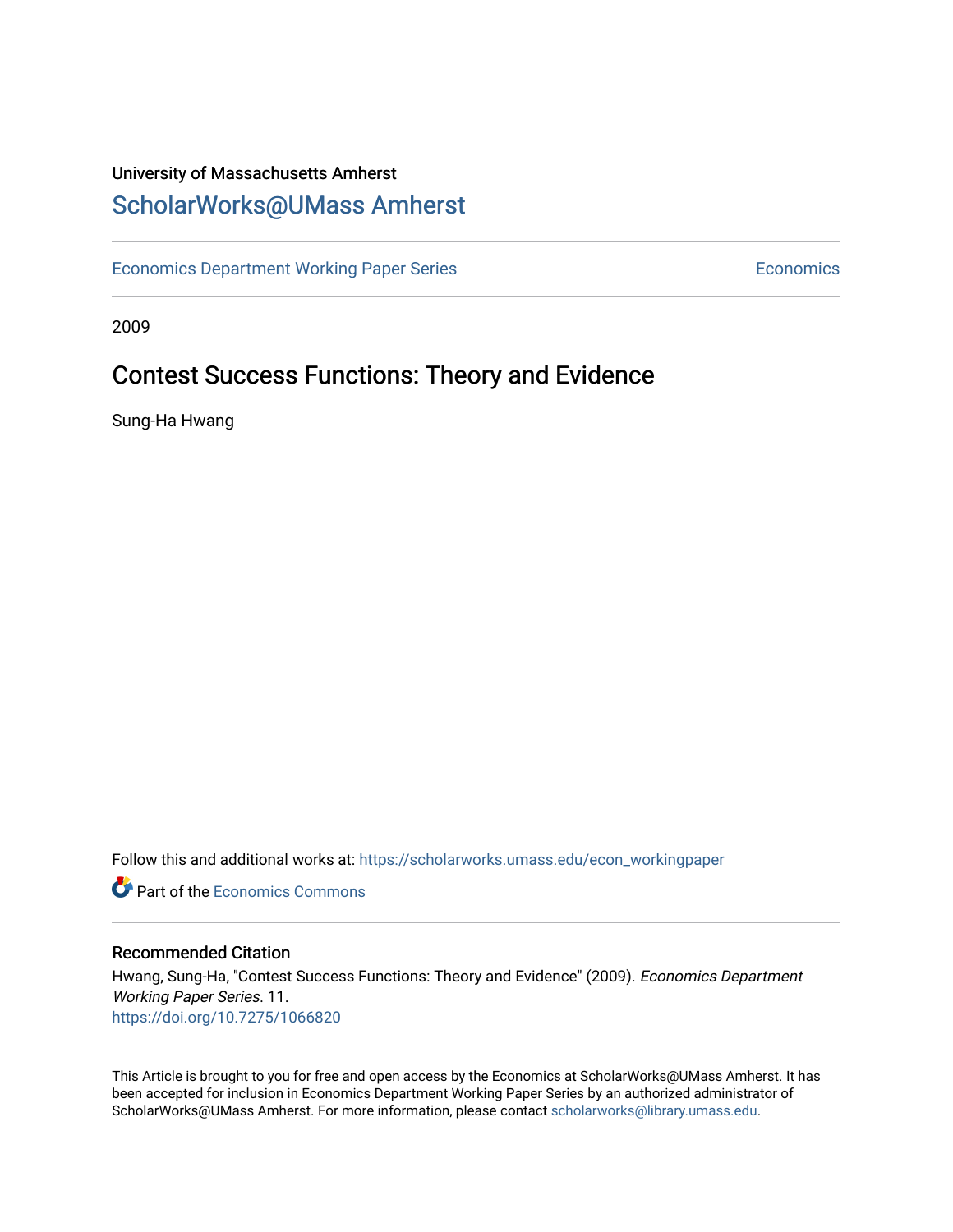# **DEPARTMENT OF ECONOMICS**

## **Working Paper**

**Contest Success Functions: Theory and Evidence** 

by

Sung-Ha Hwang

Working Paper 2009-04



## **UNIVERSITY OF MASSACHUSETTS AMHERST**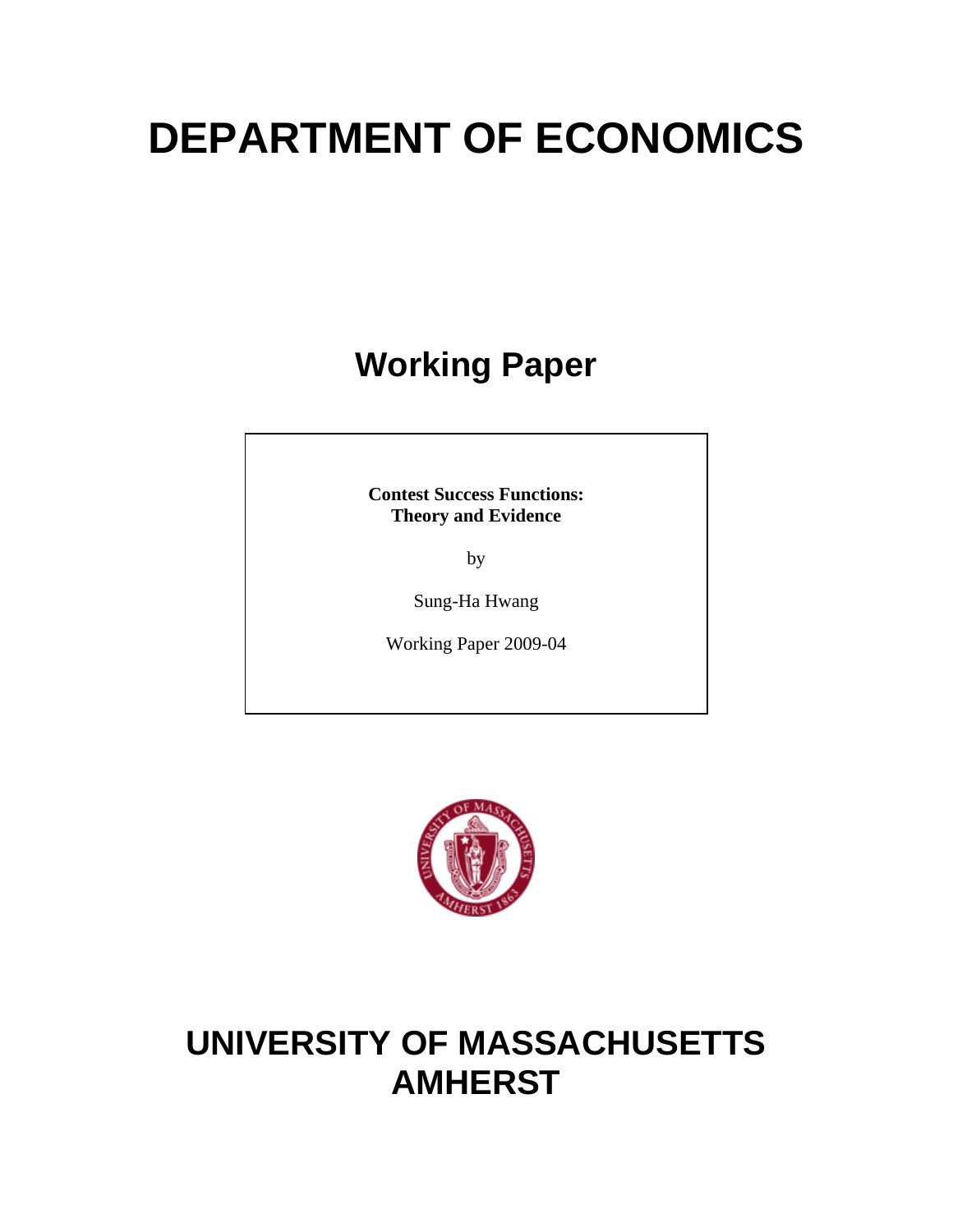## Contest Success Functions: Theory and Evidence

Sung-Ha Hwang

June 19, 2009

Abstract Contest success functions, which show how probabilities of winning depend on resources devoted to a conflict, have been widely used in the literature addressing appropriative activities (economics), international and civil wars (political science), and group conflict and selection (evolutionary biology). Two well-known forms of contest success functions predict contest outcomes from the difference between the resources of each side and from the ratio of resources. The analytical properties of a given conflict model, such as the existence of equilibrium, can be drastically changed simply by altering the form of the contest success function. Despite this problem, there is no consensus about which form is analytically better or empirically more plausible. In this paper we propose an integrated form of contest success functions, which has the ratio form and the difference form as limiting cases, and study the analytical properties of this function. We also estimate different contest success functions to see which form is more empirically probable, using data from battles fought in seventeenth-century Europe and during World War II.

JEL Classification Numbers: C70, D72, D74 Keywords: Conflicts; Contest Success Functions

December 10, 2008.

Department of Economics and Department of Mathematics and Statistics, University of Massachusetts at Amherst, email: hwang@math.umass.edu, homepage: http://people.umass.edu/sungha/. I would like to thank Marjolein van Doorn-Strookman for the translation of the data from the German source, Samuel Bowles, Grace Chang, Seung-Yun Oh, Lynda Pickbourn, and Peter Skott for helpful comments and suggestions,

the Behavioral Science Program in the Santa Fe Institute for the support. First draft: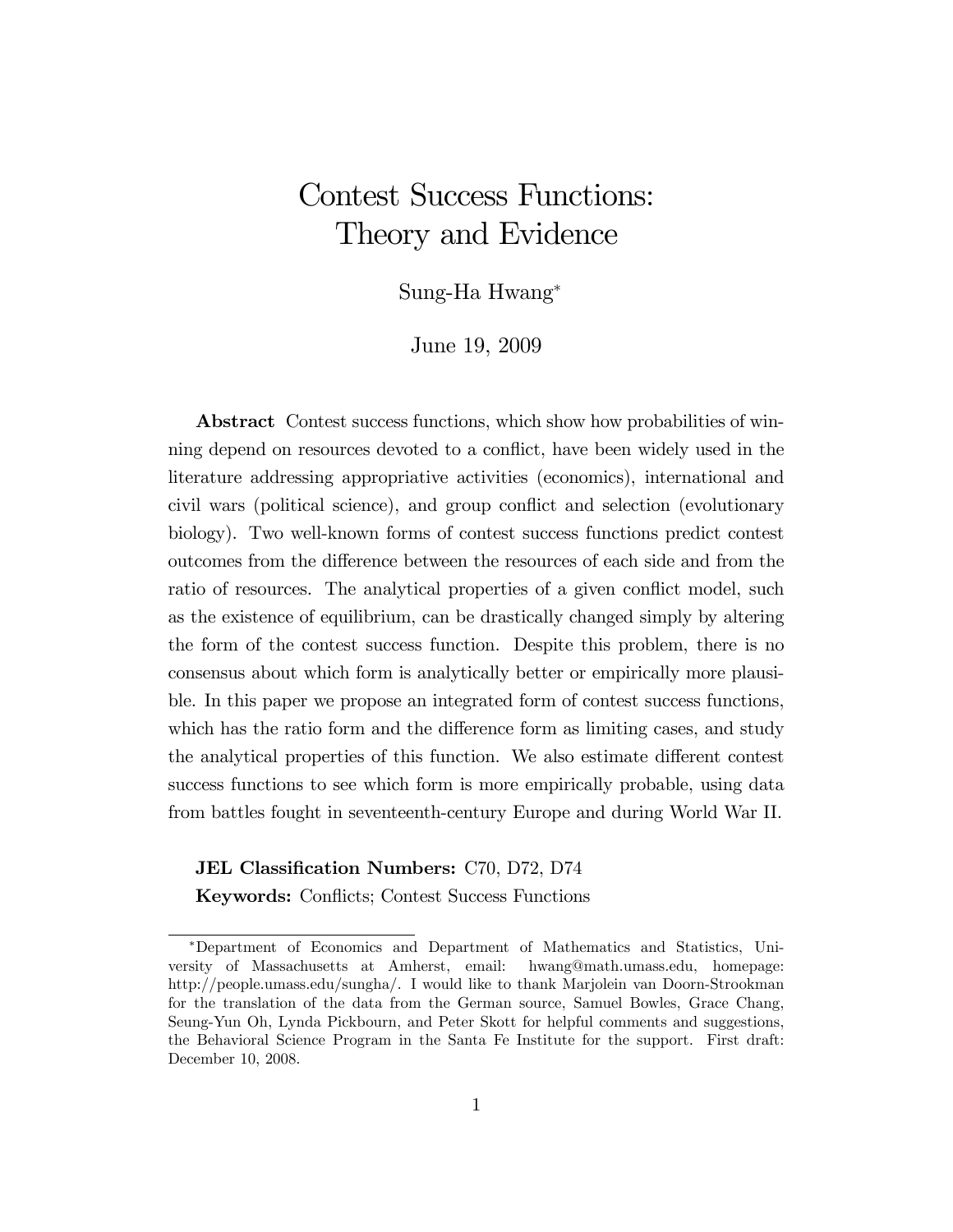### 1 Introduction

Traditionally scholars treated conflict as a pathological state requiring special treatment. However, in recent years, various theories of conáict have found important applications in and made contributions to fields such as economics, political science, and evolutionary biology. Economists have examined aspects and implications of appropriative activities, such as rent-seeking behaviors, and the trade-off between appropriation and production when property rights are not well-defined (Tullock, 1967, 1980; Hirshleifer, 1991; Grossman, 1994). Political scientists, focusing on political turmoil such as war, civil war, and demonstration, have scrutinized the cause of these conflict situations and their implications (Fearon, 1995; Collier and Hoeffler, 2001; Sambanis, 2004; Kalyvas et al., 2008). More importantly, early human lethal conflict is being recognized as a key factor in explaining human cooperation in evolutionary biology (Bowles, 2008; Choi and Bowles, 2007; Garcia and Bergh, 2008).

In these studies the technology of conflict is usually described by a function called the contest success function. A contest is "a game in which participants expend resources on arming so as to increase their probability of winning if conflict were to actually take place" (Garfinkel and Skaperdas,  $2006$ , p.1) and contest success functions show how probabilities of winning depend on the resources devoted to conflict. Two well-known forms of contest success functions predict contest outcomes from the difference between the resources of each side and from the ratio of resources.

In spite of the frequent use of the two different forms of contest success functions, there is no agreement on which form better represents the technology of conflict. Jack Hirshleifer points out that the ratio form has the impractical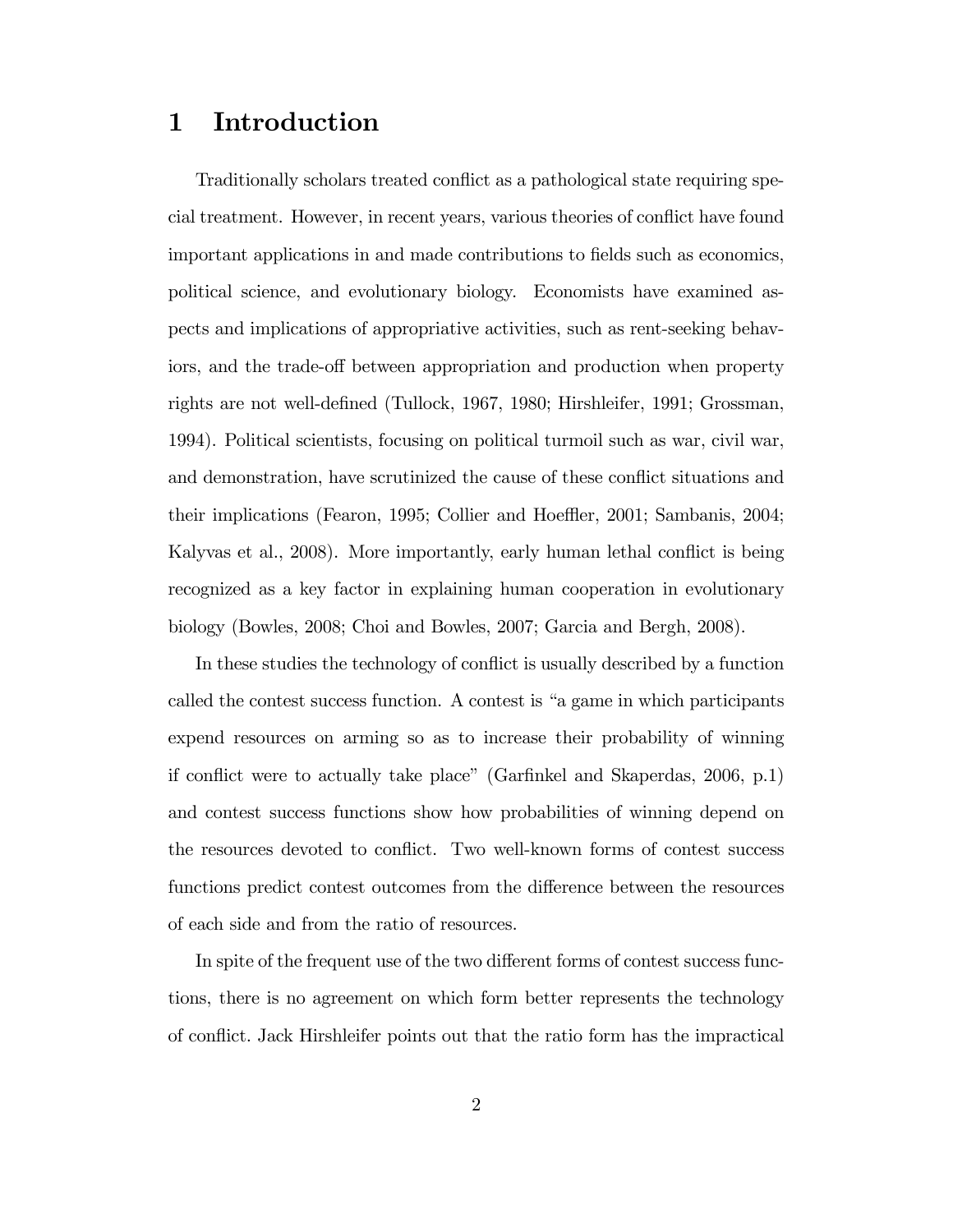implication that a side investing zero effort loses everything as long as the opponents spend a small amount of resources (Hirshleifer, 1989, 1991). However, since the difference form does not admit the existence of an interior pure strategy Nash equilibrium in widely used conflict models, the ratio form is more commonly used.

In this paper we present an integrated form of contest success functions, which has the ratio form and the difference form as limiting cases, and study the analytical properties of this form. We also estimate different contest success functions using war data, which provide a natural candidate for a variable that measures effort or resources, namely the number of combatants.

To compare these two common functions we consider the following example. For concreteness we use the language of military combat, following Hirshleifer (1991). Suppose  $p$  is the winning probability of side 1 when two fighters of side 1 face one fighter of side  $2 - a$  situation that we denote by  $(2, 1)$ . We ask the following question: when a thousand and one fighters of side 1 contend with a thousand fighters of side 2, namely  $(1001, 1000)$ , should we still assign the same value of  $p$  to the winning probability of side 1? Similarly, if the number of Öghters of side 1 and side 2 are 2000 and 1000 respectively,  $(2000, 1000)$ , would p be the correct probability of side 1's winning? One may argue that because the importance of one more fighter becomes smaller as the total number of fighters grows, we should assign a probability less than p to  $(1001, 1000)$ . Regarding the case  $(2000, 1000)$ , one may think that the effectiveness of fighting ability may increase faster as fighter size increases, so side 1 can have a higher probability of winning in (2000; 1000) (see Lanchester, 1916).

The problem is that in analysis one necessarily chooses one specific form of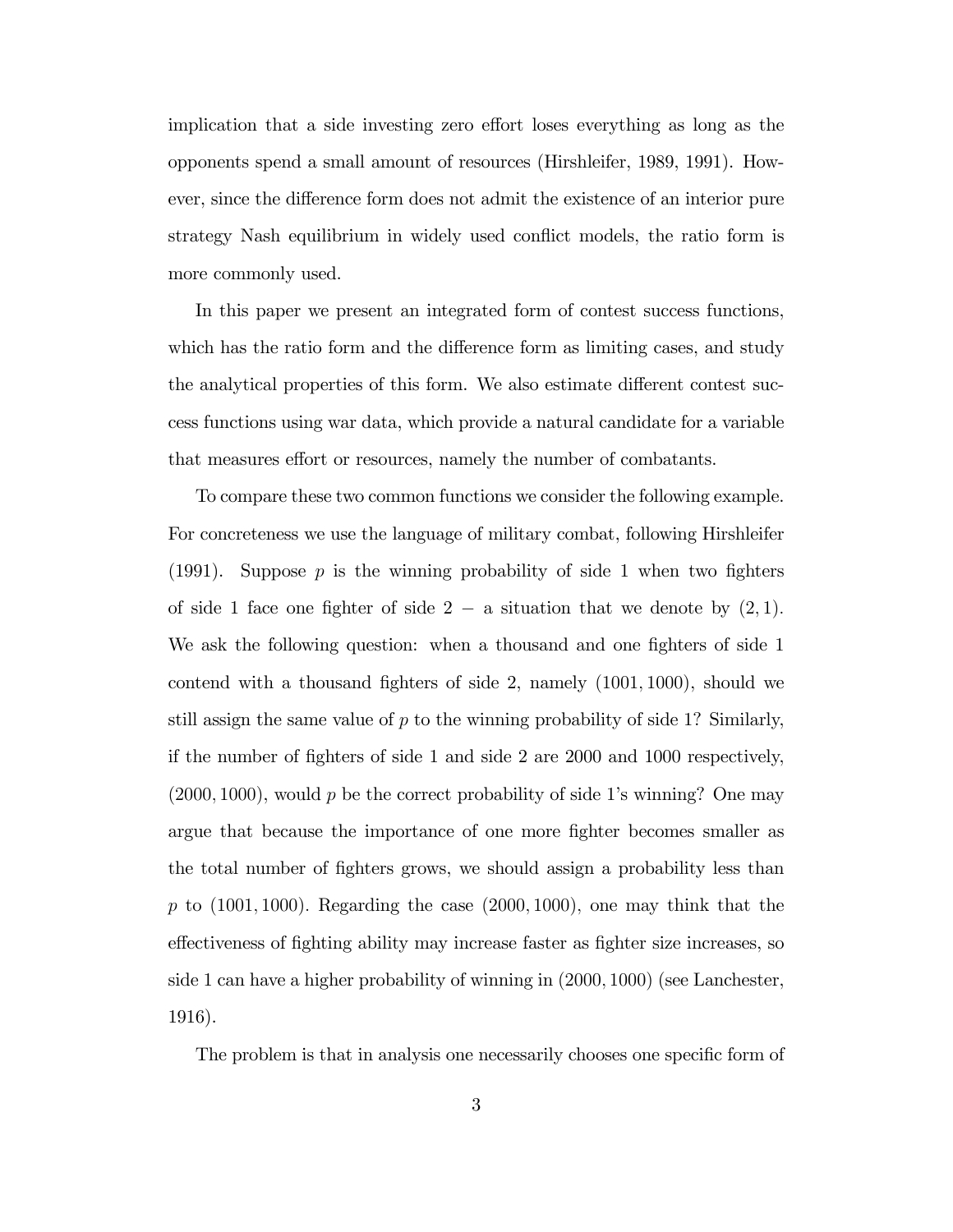contest success functions, thus adopting one interpretation of these functions, even though we do not have a good answer to the above questions. The main purpose of this paper is to define a new contest success function which provides more flexibility in specification than the existing forms. Section 2 provides the derivation, which closely resembles that of a CES production function (Arrow et al., 1961). The probabilistic derivation, like McFaddenís (1974) and Jiaís (2008), is also provided. We examine the existence of a pure strategy interior Nash equilibrium. In section 3 we present the empirical estimation of various contest success functions using battle data of seventeenth-century Europe and World War II and section 4 concludes the paper.

## 2 Integrated Form

#### 2.1 Derivation

Denoting the resources or fighting effort devoted to a contest by side 1 and side 2 by  $x_1$  and  $x_2$  respectively and winning probabilities of side 1 and side 2 by  $u(x_1, x_2)$  and  $v(x_1, x_2)$ , we have the difference form and the ratio form of contest success functions (Hirshleifer, 1989):

$$
\text{Difference}: \ u^d(x_1, x_2) = \frac{\exp\left(\kappa x_1\right)}{\exp\left(\kappa x_1\right) + \exp\left(\kappa x_2\right)} \quad \text{for } 0 \le x_1, x_2
$$
\n
$$
v^d(x_1, x_2) = \frac{\exp\left(\kappa x_2\right)}{\exp\left(\kappa x_1\right) + \exp\left(\kappa x_2\right)} \quad \text{for } 0 \le x_1, x_2
$$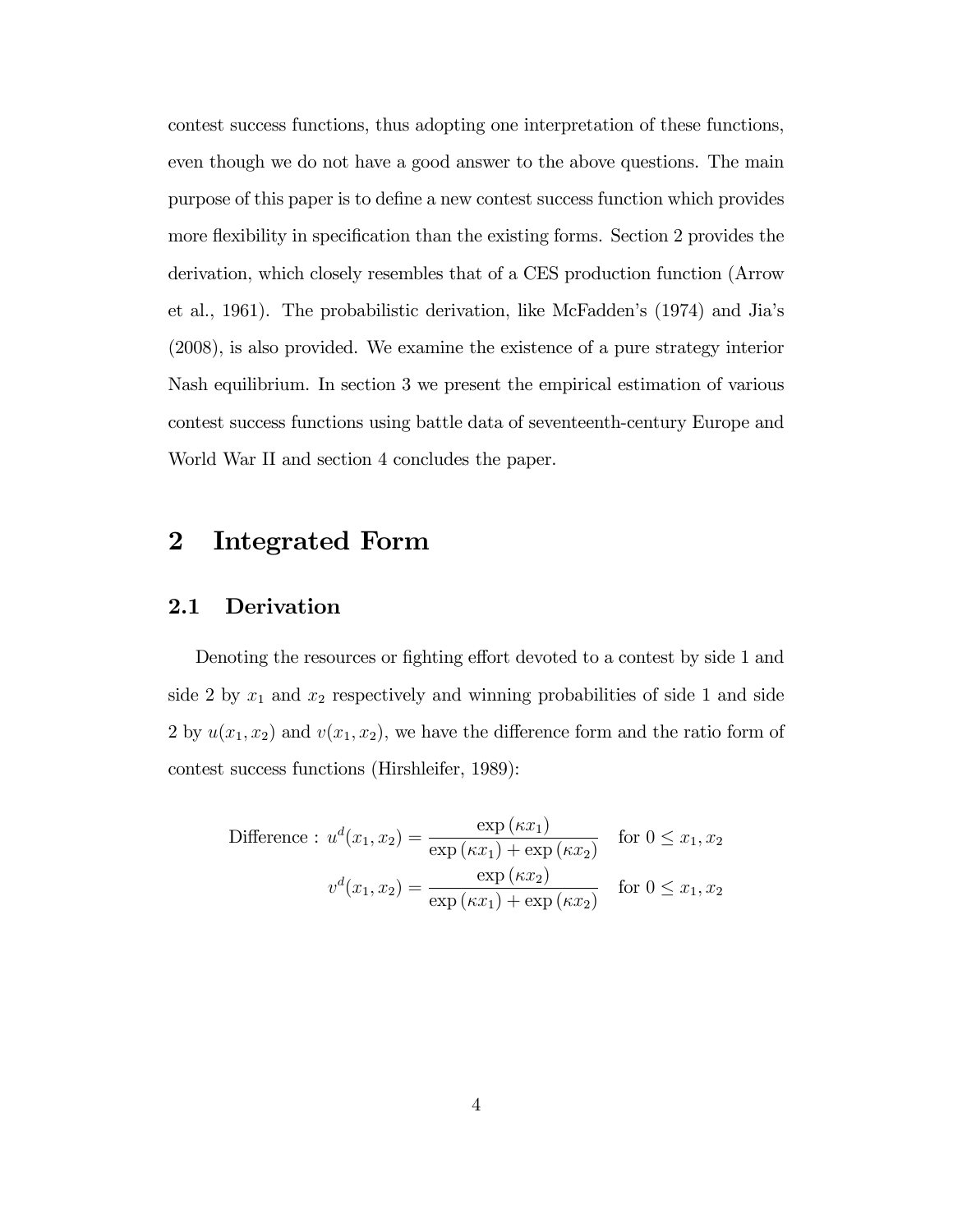Ratio : 
$$
u^r(x_1, x_2) = \begin{cases} \frac{(x_1)^{\kappa}}{(x_1)^{\kappa} + (x_2)^{\kappa}} & \text{if } 0 < x_1 \text{ or } 0 < x_2 \\ \frac{1}{2} & \text{if } x_1 = 0 \text{ and } x_2 = 0 \end{cases}
$$
  

$$
v^r(x_1, x_2) = \begin{cases} \frac{(x_2)^{\kappa}}{(x_1)^{\kappa} + (x_2)^{\kappa}} & \text{if } 0 < x_1 \text{ or } 0 < x_2 \\ \frac{1}{2} & \text{if } x_1 = 0 \text{ and } x_2 = 0 \end{cases}
$$

The superscript,  $d$  or  $r$ , indicates the difference or the ratio form. Clearly the difference form gives the winning probabilities based on the difference between resources,  $x_1 - x_2$ , since  $u^d(x_1, x_2) = \frac{1}{1 + \exp(-\kappa(x_1 - x_2))}$ , while the probability of winning in the ratio form depends only on the ratio,  $x_1/x_2$ , because  $u^{r}(x_1, x_2) = \frac{1}{1 + (x_2/x_1)^{\kappa}}$ . We also note that the ratio form of contest success functions is not continuous at  $(0,0)$ , which accounts for the impossibility of  $(0,0)$ 's being a Nash equilibrium in a conflict model. We will discuss this more precisely in section 2.2.

Note that in the example given in the introduction, the ratio of the increase in fighters of side 1 to the corresponding increase in side 2, necessary to keep the probability of winning constant, captures the degree of overvaluing (or undervaluing) the probability of winning. Specifically we compute

case 1: ratio of increases in fighters 
$$
=
$$
  $\frac{1001 - 2}{1000 - 1} \approx 1$  (1)

case 2: ratio of increases in fighters 
$$
=\frac{2000 - 2}{1000 - 1} \approx 2
$$
 (2)

Motivated by this, we define a new rate which can serve as a measure comparing two forms of contest success functions and call this the marginal rate of augmentation (MRA). This measure shows the quantity of additional resources side 1 needs to augment its existing resources to keep the probability of winning constant against an increase in the other sideís resources. More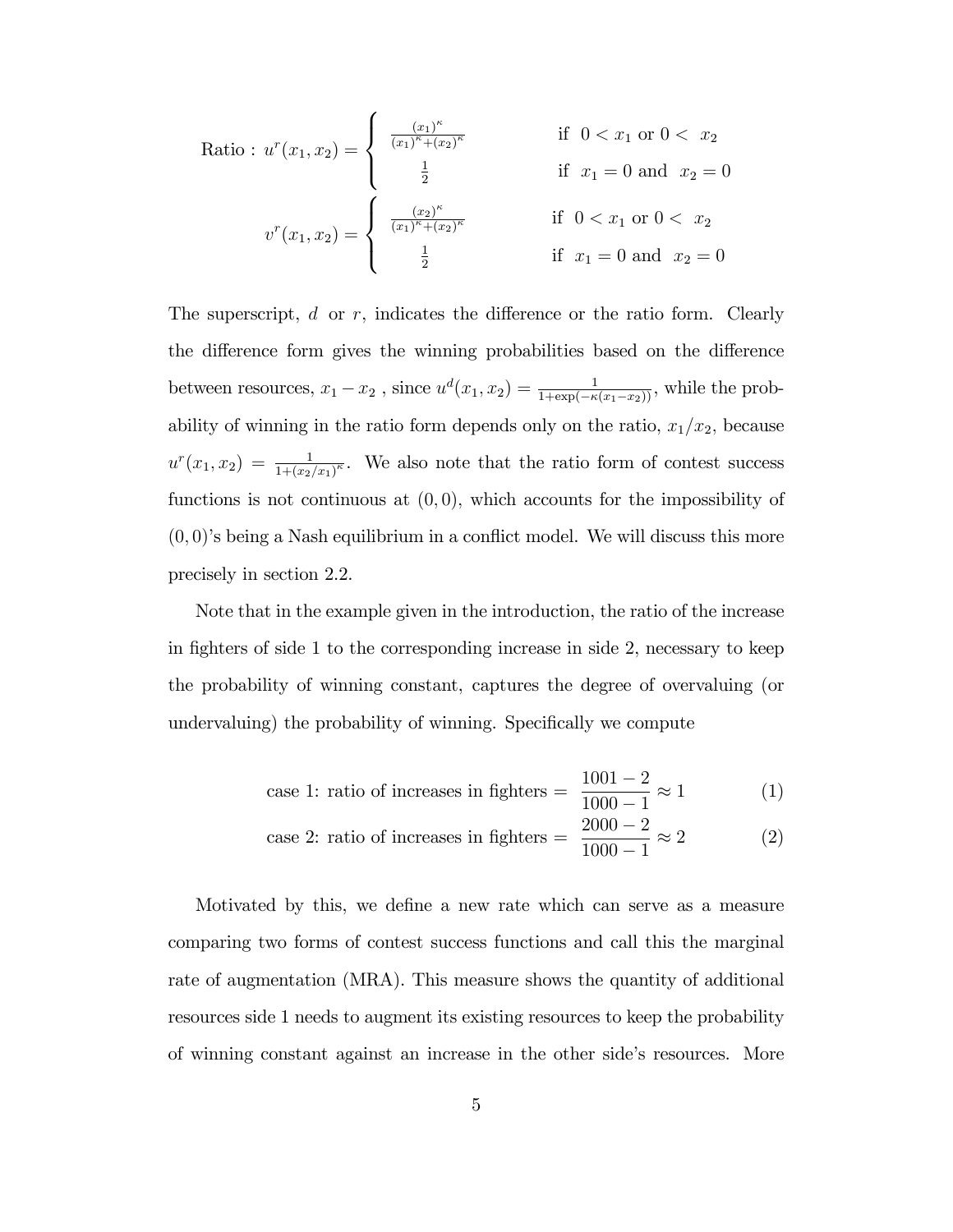precisely if we consider the level set of side 1's contest success function  $\bar{u} =$  $u(x_1, x_2)$  and use the notation  $x_2 = x_2(x_1)$  such that  $\bar{u} = u(x_1, x_2(x_1))$ , MRA is the slope of  $x_2(x_1)$ :

$$
\text{MRA} := \frac{dx_2}{dx_1} = -\frac{u_{x_1}}{u_{x_2}}
$$

where  $u_{x_1} = \partial u/\partial x_1, u_{x_2} = \partial u/\partial x_2$ . So if MRA is high more resources should be devoted to obtain the same probability of success. Using MRA we now define an elasticity of augmentation as follows:

elasticity of augmentation  $(\rho)$ 

| percentage increase in MRA                                     |
|----------------------------------------------------------------|
| percentage increase in relative size of contestants' resources |
| $d\ln(-u_{x_1}/u_{x_2})$                                       |
| $d\ln(x_2/x_1)$                                                |

The elasticity of augmentation is a normalized percentage increase in MRA and since  $u+v=1$ , we can also write  $\rho = \frac{d \ln(v_{x_1}/u_{x_2})}{d \ln(v_{x_2}/v_{x_1})}$  $\frac{\ln(v_{x_1}/u_{x_2})}{d \ln(x_2/x_1)}$ . When  $\rho$  is low, we expect that side 1 would need to augment its resources by a smaller amount to keep up the same probability of success. This may correspond to the situation described by the difference form. By contrast, a high  $\rho$  implies that side 1 should extend its resources by greater amounts to gain the same probability of success. This situation is possibly captured by the ratio form. By simple calculation we verify that for the difference form the elasticity of augmentation is 0, whereas for the ratio form the elasticity is 1.

The parameter  $\kappa$  in the two forms is a "mass effect parameter scaling" the decisiveness of fighting effort disparities" (Hirshleifer, 1991) and measures the slope of the contest success function in an evenly balanced match  $-$  the contest where  $x_1 = x_2$ . By computing the marginal probabilities of winning in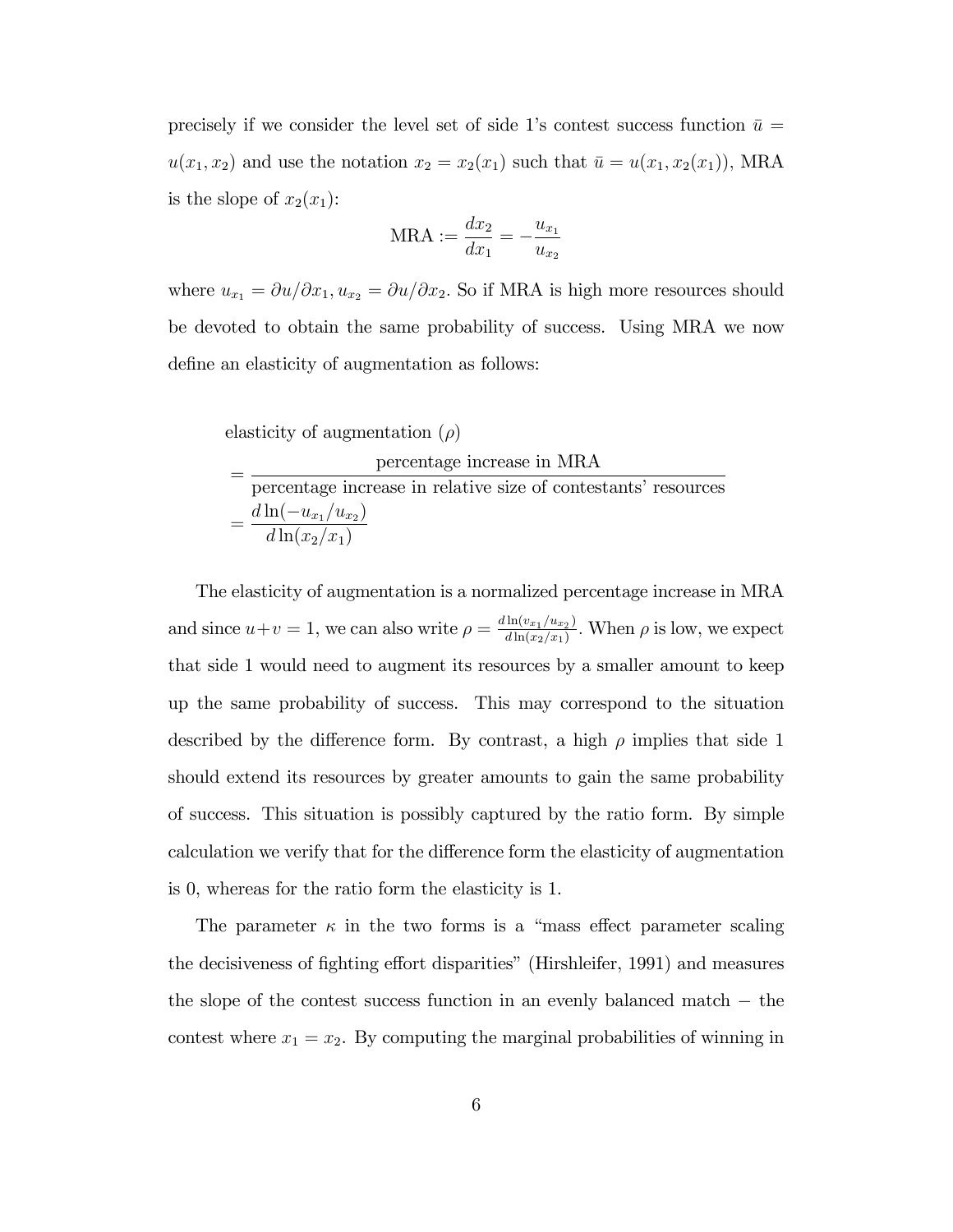an evenly balanced match,

$$
\frac{\partial u^d}{\partial x_1} = \frac{\kappa}{4}, \quad \frac{\partial u^r}{\partial x_1} = \frac{\kappa}{4} \frac{\kappa}{x_1}
$$

and we see that  $\partial u^d/\partial x_1 = \partial u^r/\partial x_1 = \frac{\kappa}{4}$  $\frac{\kappa}{4}$  if  $x_1 = x_2 = 1$ . Since we would like to find an interpolation between the difference form and the ratio form with a constant elasticity of augmentation we require this probability to equal  $\kappa$  $\frac{\kappa}{4}$  at  $x_1 = 1$  for a newly derived function. With these parameters, we have proposition 1:

#### Proposition 1 Suppose we have the following equations:

$$
\frac{d\ln(-u_{x_1}/u_{x_2})}{d\ln(x_2/x_1)} = \rho \qquad \text{for } x_1, x_2 \ge 0 \tag{3}
$$

$$
u_{x_1}(x_1, x_2) = \frac{\kappa}{4} \quad \text{for } x_1 = x_2 = 1 \tag{4}
$$

$$
u(x_1, x_2; \rho) = \frac{f_{\rho}(x_1)}{f_{\rho}(x_1) + f_{\rho}(x_2)}\tag{5}
$$

where  $0 \le \rho, \rho \ne 1, \kappa > 0$  and  $f_{\rho}(0) > 0, f_{\rho}$  is increasing and differentiable for  $x_1, x_2 \geq 0$ . Then equation (6) is a unique solution satisfying (3), (4), and (5)

$$
u(x_1, x_2; \rho) = \frac{\exp\left(\kappa \frac{1}{1-\rho} x_1^{1-\rho}\right)}{\exp\left(\kappa \frac{1}{1-\rho} x_1^{1-\rho}\right) + \exp\left(\kappa \frac{1}{1-\rho} x_2^{1-\rho}\right)} \text{ for } 0 \le \rho < 1 \qquad (6)
$$

Moreover we have

$$
u(x_1, x_2; 0) = u^d(x_1, x_2) \quad and \quad u(x_1, x_2; \rho) \to u^r(x_1, x_2) \text{ as } \rho \to 1 \tag{7}
$$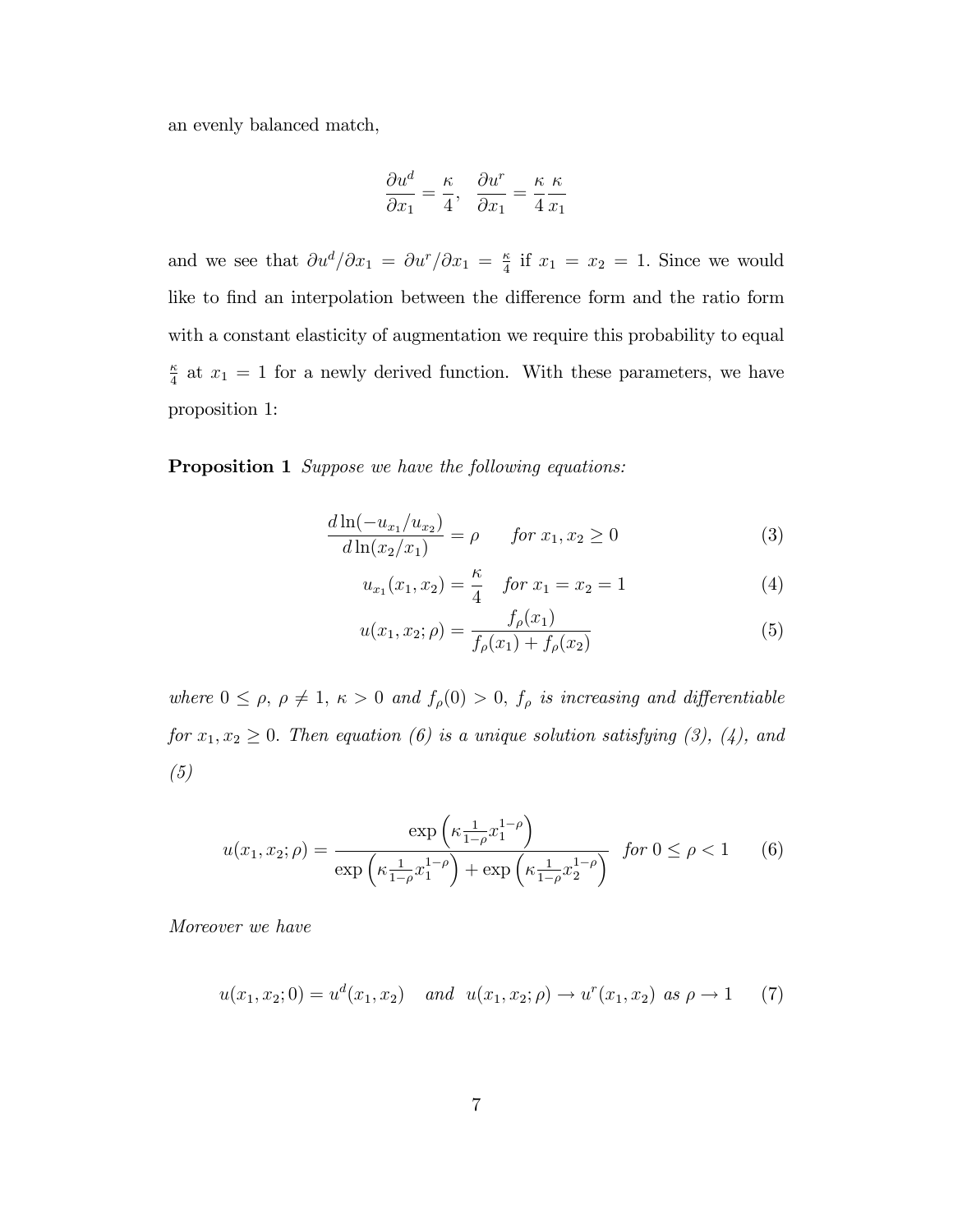**Proof.** By rearranging (3) we obtain

$$
(x_1)^{\rho} u_{x_1} + c(x_2)^{\rho} u_{x_2} = 0 \quad \text{for some } c \neq 0
$$
 (8)

Using  $(5)$  and  $(8)$  we find

$$
(x_1)^{\rho} f_{\rho}'(x_1) f_{\rho}(x_2) - c(x_2)^{\rho} f_{\rho}(x_1) f_{\rho}'(x_2) = 0 \text{ for } x_1, x_2 \ge 0
$$
 (9)

By evaluating (9) at  $x_1 = x_2 > 0$  we conclude  $c = 1$ . We set  $x_2 = 1$  in (9) and find

$$
\frac{f'_{\rho}(x_1)}{f_{\rho}(x_1)} = \frac{f'_{\rho}(1)}{f_{\rho}(1)} \frac{1}{x_1^{\rho}}
$$
\n(10)

and using (4) and (5) we see that  $f'_{\rho}(1)/f_{\rho}(1)=\kappa$ . Then by solving (10) we obtain

$$
u(x_1, x_2; \rho) = \frac{\exp(\kappa \frac{1}{1-\rho} x_1^{1-\rho})}{\exp(\kappa \frac{1}{1-\rho} x_1^{1-\rho}) + \exp(\kappa \frac{1}{1-\rho} x_2^{1-\rho})}
$$

So we have  $u(x_1, x_2; 0) = u^d(x_1, x_2)$  and the fact that  $u(x_1, x_2; \rho) \to u^r(x_1, x_2)$ as  $\rho \to 1$  follows from an application of L'Hopital's rule.

We call  $u(x_1, x_2; \rho)$  in (6) an integrated form of contest success function and write  $u_{\rho}(x_1, x_2) := u(x_1, x_2; \rho)$ . According to proposition 1 an integrated contest success function equals the difference form when  $\rho = 0$  and approaches the ratio form as  $\rho \to 1$ . Skaperdas (1996) shows that a function of the form (5) satisfies the desirable axioms of contest success functions, where the desirable axioms include monotonicity, anonymity, and independence from irrelevant alternatives (See Skaperdas, 1996, pp.284-286). Hence by proposition 1 we also conclude that the integrated form is a unique function which satisfies the properties of (3, 4) and the desirable properties of a contest success function,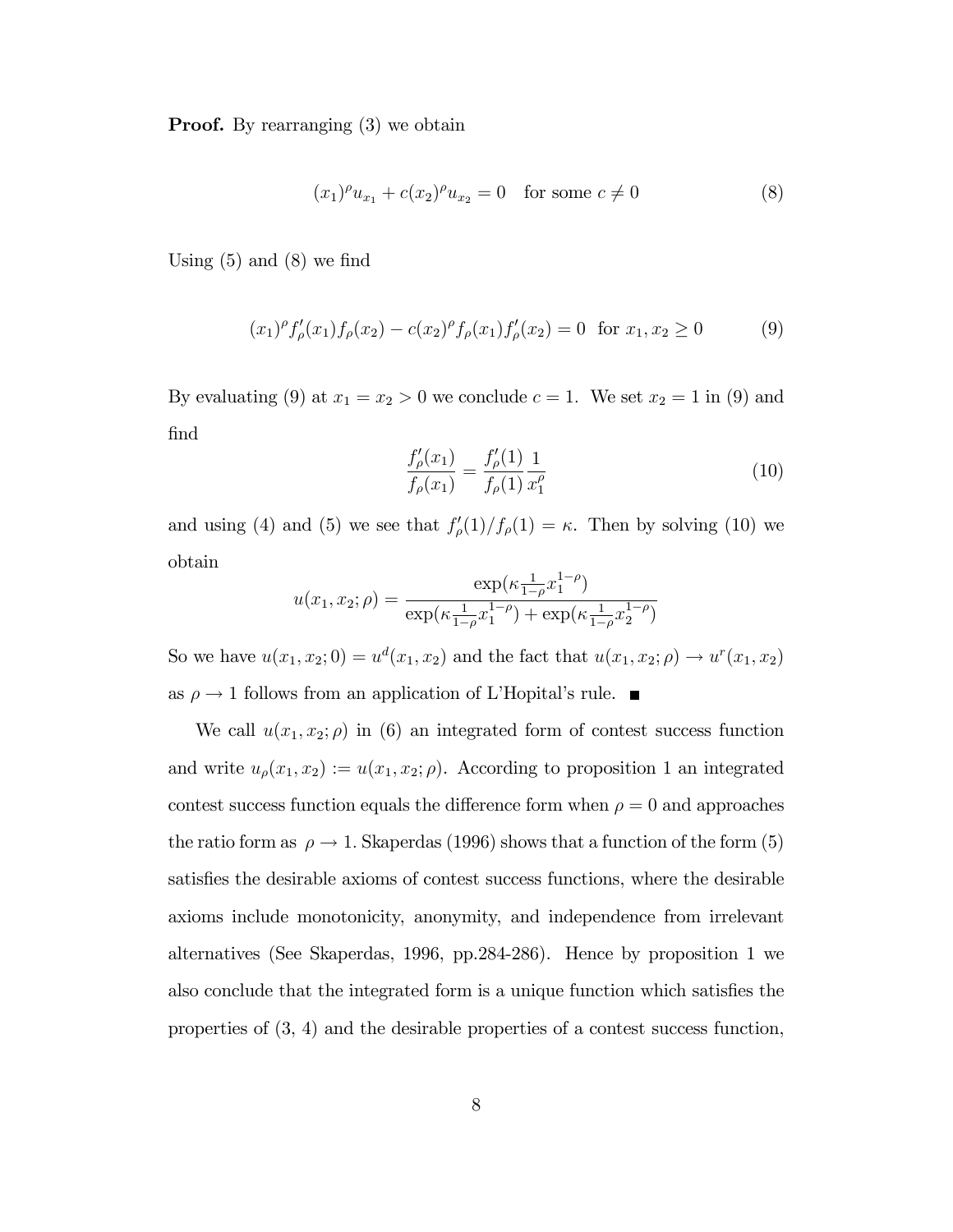

Figure 1: Comparison of contest success functions. Each line shows the combinations of  $x_1$  and  $x_2$  where side 1's probability of winning is 0.4. We use the values,  $\kappa = 1, \, \rho = 0.3$ 

and this provides an axiomatic characterization of the new integrated form. Figure 1 depicts the level sets of the integrated form, the difference form, and the ratio form. As we expect the integrated form describes the intermediate level of probabilities between the difference form and the ratio form.

Next we consider the probabilistic derivation of the integrated form. We write  $X \sim F(s)$  to indicate that the distribution of a random variable, X, is  $F(s)$ , and recall X follows Gumbel type (type I) extreme value distribution if  $X \sim \exp(-e^{-\kappa s})$  and Fréchet type (type II) extreme value distribution if  $X \sim \exp(-s^{-\kappa})$  for  $s \geq 0$ , where  $\kappa$  is a positive constant. We suppose the result of a contest depends on performance,  $h_i$ , and performance is in turn determined by  $x_i$  and a random factor  $\epsilon_i$ : i.e.  $h_i = h_i(x_i, \epsilon_i)$  (Garfinkel and Skaperdas, 2006).

If the specification of performance is in additive form,  $h_i^d = x_i + \epsilon_i$ , and  $\epsilon_i$ follows a Gumbel type distribution, the difference form of the contest success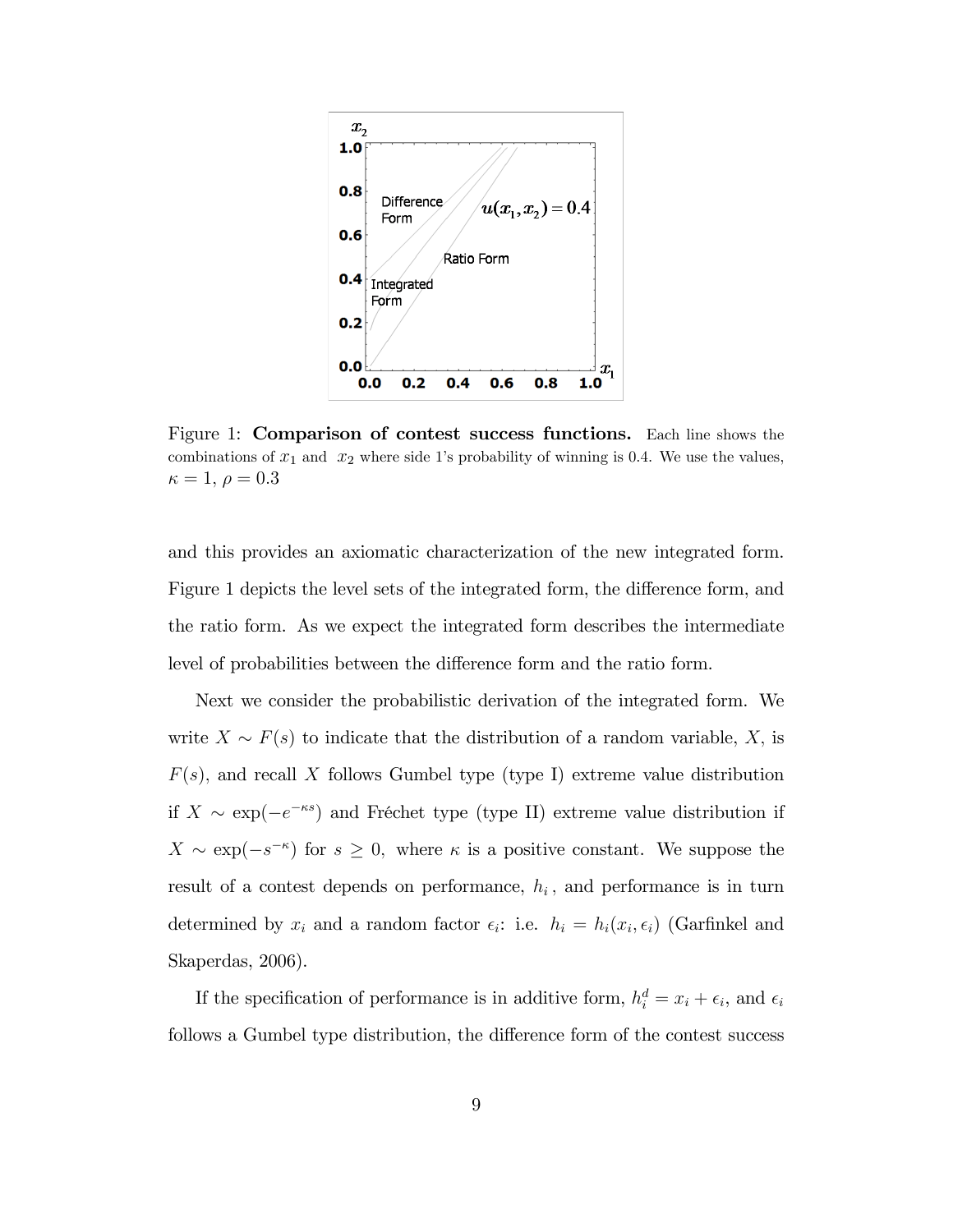function equals  $Pr{h_1^d > h_2^d}$  (McFadden, 1974). When  $\epsilon_i$  follows a Fréchet type distribution and the specification of performance is in multiplicative form,  $h_i^r = x_i \epsilon_i$ , the ratio form of the contest success function can be derived from  $\Pr\{h_1^r > h_2^r\}$  (Jia, 2008). We set  $h_i(\rho) := \frac{x_i^{1-\rho}-1}{1-\rho} + \frac{\epsilon_i^{1-\rho}-1}{1-\rho}$  $\frac{1}{1-\rho}$  and easily see that  $Pr\{h_1(0) > h_2(0)\} = Pr\{h_1^d > h_2^d\}$  and  $Pr\{h_1(1) > h_2(1)\} = Pr\{h_1^r > h_2^r\}$ , where we use notations  $h_i(1) = \lim_{\rho \to 1} h_i(\rho)$ 

Since we have  $Pr{x_1 + \epsilon_1 < x_2 + \epsilon_2} = Pr{\epsilon_1 - \epsilon_2 < x_2 - x_1}$  for given  $x_1$  and  $x_2$ , McFadden (1974)'s result is obtained by showing that  $\epsilon_1 - \epsilon_2 \sim$ 1  $\frac{1}{1+e^{-s}}$  for  $\epsilon_i \sim \exp(-e^{-\kappa s})$ . Similarly because  $\Pr\{x_1\epsilon_1 < x_2\epsilon_2\} = \Pr\{\log \epsilon_1 - \epsilon_2\}$  $\log \epsilon_2 < \log x_2 - \log x_1$  holds, Jia's derivation is equivalent to showing that  $\log \epsilon_1 - \log \epsilon_2 \sim \frac{1}{1+e}$  $\frac{1}{1+e^{-s}}$  for  $\epsilon_i \sim \exp(-s^{-\kappa})$  for  $s \geq 0$ . Proposition 2 provides the generalization of these derivations. In the proposition we use the following definition of the rational power of real numbers,  $s^{\frac{n}{m}}$  : for  $m, n$  natural numbers

$$
s^{\frac{n}{m}} := \begin{cases} (\sqrt[m/s)^n & \text{if } s \ge 0 \\ -(\sqrt[m/s]{-s})^n & \text{if } s < 0 \end{cases}
$$
 (11)

where  $\sqrt[m]{s}$ , for  $s > 0$ , denotes a unique positive real number y such that  $y^m = s$ .

**Proposition 2** Suppose that  $\rho = 1 - \frac{n}{m}$  $\frac{n}{m}$ , m, n are natural numbers such that  $m > n$  and  $\epsilon_1, \epsilon_2 \sim F(s)$  i.i.d. and  $F(s) = \exp\left(-e^{-\kappa \frac{1}{1-\rho} s^{1-\rho}}\right)$  for  $-\infty < s <$  $\infty$  and  $h_i(\rho) := \frac{x_i^{1-\rho}-1}{1-\rho} + \frac{\epsilon_i^{1-\rho}-1}{1-\rho}$  $\frac{-1}{1-\rho}$ . Then

$$
Pr{h_1(\rho) > h_2(\rho)} = \frac{\exp\left(\kappa \frac{1}{1-\rho} x_1^{1-\rho}\right)}{\exp\left(\kappa \frac{1}{1-\rho} x_1^{1-\rho}\right) + \exp\left(\kappa \frac{1}{1-\rho} x_2^{1-\rho}\right)}
$$

**Proof.** From (11) we see that  $\frac{1}{1-\rho}s^{1-\rho}$  is continuous, increasing and  $\frac{1}{1-\rho}s^{1-\rho} \to$  $-\infty$  as  $s \to -\infty$  and  $\frac{1}{1-\rho}s^{1-\rho} \to \infty$  as  $s \to \infty$ , so  $F(s)$  is indeed a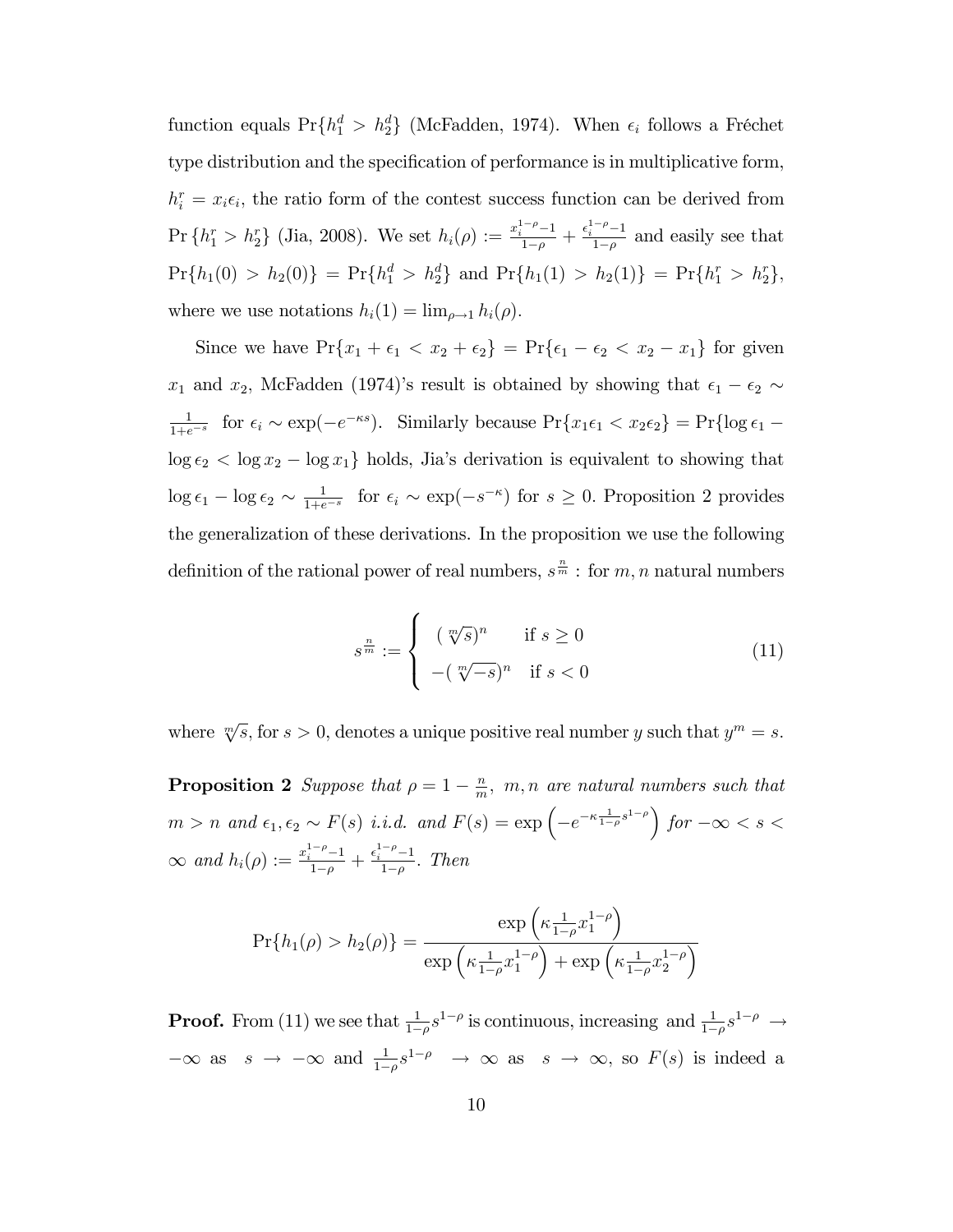distribution function. Since  $Pr\{h_1(\rho) > h_2(\rho)\} = Pr\{\frac{1}{1-\rho}\}$  $\frac{1}{1-\rho}x_1^{1-\rho} - \frac{1}{1-\rho}$  $\frac{1}{1-\rho}x_2^{1-\rho} >$ 1  $\frac{1}{1-\rho} \epsilon_2^{1-\rho} - \frac{1}{1-\rho}$  $\frac{1}{1-\rho} \epsilon_1^{1-\rho}$ , in the view of McFadden (1974) (or lemma in the appendix) it is enough to show that  $\frac{1}{1-\rho} \epsilon_1^{1-\rho} \sim \exp(-e^{-\kappa s})$ . Again from (11) and the definition of  $F(s)$  we have

$$
\Pr\{\frac{1}{1-\rho}\epsilon_1^{1-\rho} < s\} = \Pr\{\epsilon_1 < \left(\frac{n}{m}s\right)^{\frac{m}{n}}\} \\
= \exp(-e^{-\kappa s})
$$

We note that the distribution function  $F(s)$  does not possess a continuous density since  $F(s)$  is not differentiable at 0. Moreover if  $\epsilon_i \sim F_i(s)$  independently and  $F_i(s) = \exp\left(-\gamma_i e^{-\kappa \frac{1}{1-\rho} s^{1-\rho}}\right)$ , from lemma 1 in the appendix we have

$$
\Pr\{h_1 > h_2\} = \frac{\gamma_1 \exp\left(\kappa \frac{1}{1-\rho} x_1^{1-\rho}\right)}{\gamma_1 \exp\left(\kappa \frac{1}{1-\rho} x_1^{1-\rho}\right) + \gamma_2 \exp\left(\kappa \frac{1}{1-\rho} x_2^{1-\rho}\right)}\tag{12}
$$

As  $\rho \to \infty$ , (12) approaches a generalized ratio form (Garfinkel and Skaperdas, 2006) and  $\gamma_1$  represents the relative fighting effectiveness of side 1 against side 2 (see Dupuy, 1987; Kalyvas et al., 2008).

#### 2.2 Existence of Pure-Strategy Nash Equilibrium

Despite the fact that both the ratio form and the difference form have their respective analytical advantages, the ratio form is more commonly used since it admits an interior pure-strategy Nash equilibrium for frequently-used conflict models (Garfinkel and Skaperdas, 2006). We study the conditions for  $\rho$  which allows a pure strategy Nash equilibrium, using a simple conflict model (Hirshleifer, 1989; Garfinkel and Skaperdas, 2006). Assume side 1 and side 2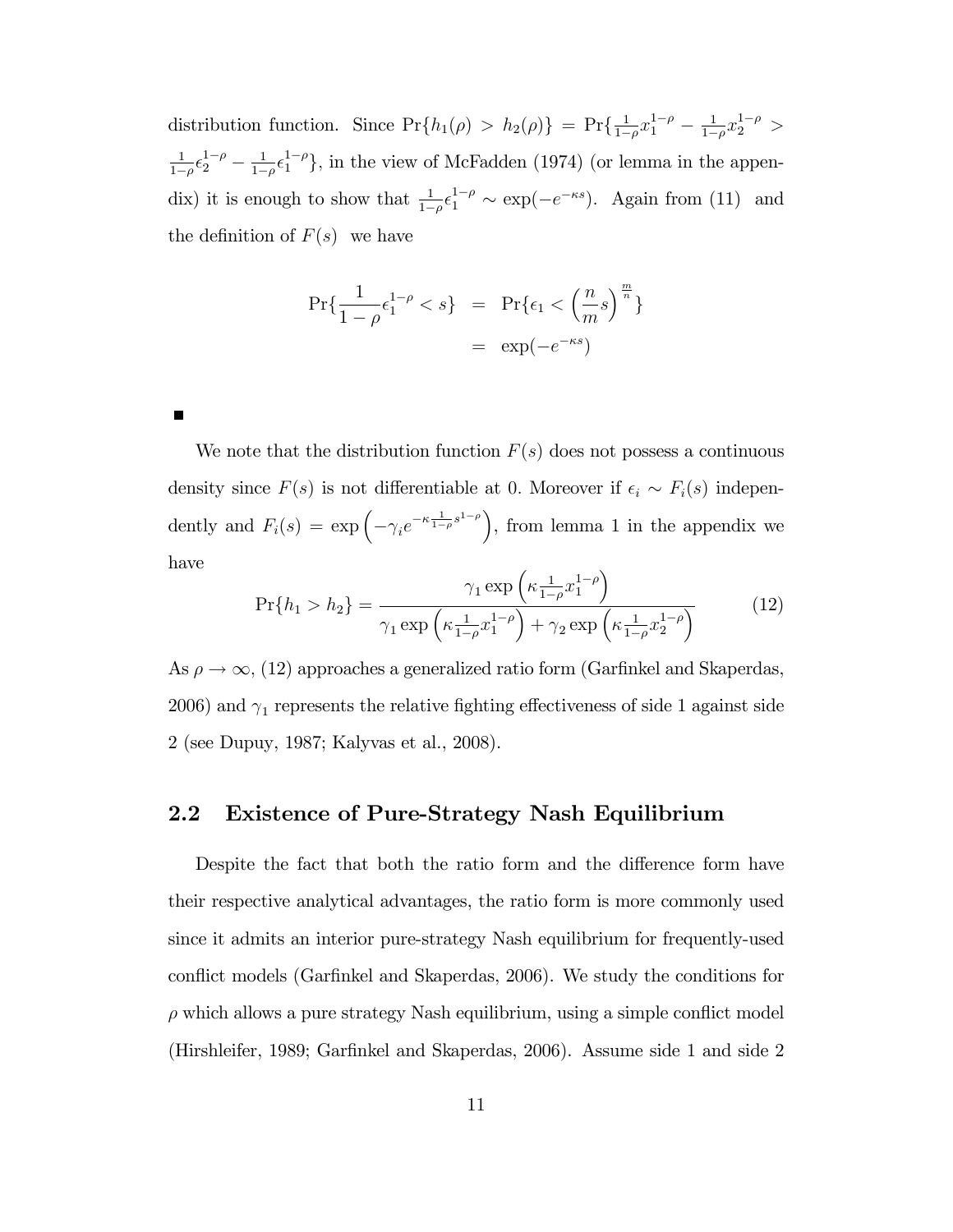have resources  $x_1$  and  $x_2$ , where  $x_1, x_2 \in [0, \bar{x}]$  and  $\bar{x} \ge 1$ , and they compete for a prize of the value  $2\bar{x}$ , the sum of total available resources. The costs of competing are the resources devoted to the contest, so we write expected payo§s for side 1 and side 2:

$$
\pi_1(x_1, x_2) = 2\bar{x} \ u_{\rho}(x_1, x_2) - x_1 \tag{13}
$$

$$
\pi_2(x_1, x_2) = 2\bar{x} \ v_{\rho}(x_1, x_2) - x_2 \tag{14}
$$

where  $0 \leq \rho < 1$ . In the model with  $u_{\rho}$  being replaced by the ratio form  $u^{r}$  in (13) and (14),  $(x_1, x_0) = (0, 0)$  cannot be a Nash equilibrium since an arbitrary small increase in resources from 0 will raise the probability of winning from  $0.5$ to 1 and hence the marginal probability of winning at 0 is infinity (Hirshleifer, 1989). This is one of the main reasons why Hirshliefer criticizes the ratio form: peace is never observed as an equilibrium outcome (Hirshleifer, 1991, p.132).

We look for a symmetric interior pure-strategy Nash equilibrium. Denoting such an equilibrium by  $(x_1^*, x_2^*)$ , we find the first order condition for the best response of side 1,  $x_1^{BR}$ , given  $x_2$ :

$$
2\kappa \bar{x} \frac{1}{(x_1^{BR})^{\rho}} u_{\rho}(x_1^{BR}, x_2)(1 - u_{\rho}(x_1^{BR}, x_2)) - 1 = 0 \tag{15}
$$

At a symmetric equilibrium,  $u_{\rho}(x_1^{BR}, x_2) = \frac{1}{2}$ . Had we used the difference form instead of the integrated form or set  $\rho = 0$ , the left hand side of (15) would not have depended on  $x_1$ . Because of this an interior symmetric equilibrium generally fails to exist in the difference form, and this accounts for the more popular use of the ratio form in conflict models.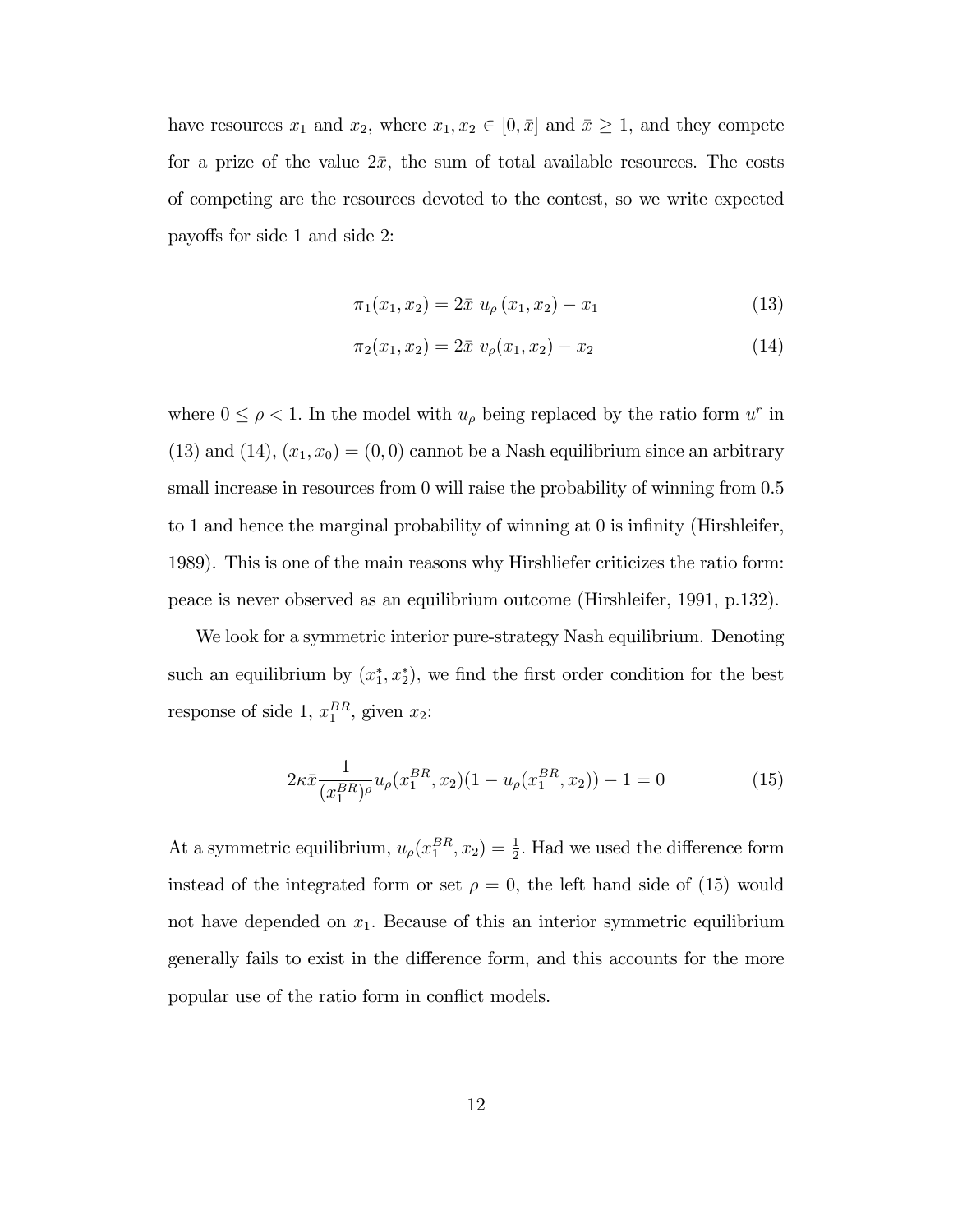In the integrated form, if a symmetric equilibrium  $(x_1^*, x_2^*)$  exists, from (15)

$$
x_1^* = x_2^* = \left(\frac{\kappa \bar{x}}{2}\right)^{\frac{1}{\rho}}
$$
 (16)

To simplify the analysis we assume  $\kappa \bar{x} < 2$  and  $\pi''_*(t) < 0$  for  $t \in [0, \bar{x}]$ where  $\pi_*(t) := 2\bar{x} \ u(t, x_2^*) - t$ . The first assumption,  $\kappa \bar{x} < 2$ , guarantees  $x_1^* = \left(\frac{\kappa \bar{x}}{2}\right)$  $\frac{(\bar{x})}{2}$   $\frac{1}{\rho}$   $\lt \frac{\kappa \bar{x}}{2}$   $\lt \bar{x}$  and the second one ensures that  $\pi_*(t)$  achieves a global maximum at  $x_1^*$ . With these two assumptions  $x_1^* = x_2^* = \left(\frac{\kappa \bar{x}}{2}\right)$  $\left(\frac{\alpha\bar{x}}{2}\right)^{\frac{1}{\rho}}$  is indeed a unique symmetric Nash equilibrium and we view  $x_1^* = x_2^* = \left(\frac{\kappa \bar{x}}{2}\right)$  $\left(\frac{i\bar{x}}{2}\right)^{\frac{1}{\rho}}$  as a generalization of the solution in the case of the ratio form (For example, see equation (10) in Garfinkel and Skaperdas, 2006).

Moreover we verify that  $\lim_{\rho \to 0} x_1^* = 0$ ; in the limiting case approaching the difference form, an interior pure strategy Nash equilibrium converges to 0 and this shows one instance where there is no interior pure strategy Nash equilibrium in the difference form. We conclude that under reasonable conditions the integrated form of the contest success function allows an interior pure strategy Nash equilibria for all  $0 \leq \rho < 1$ . In figure 2 we present a numerical example of this analysis.

### 3 Empirical Evidence

Since we do not have an a priori answer as to which form of the contest success function is more plausible, we conduct an empirical analysis. As arms races and wars are the most important and obvious examples of conflictual contest (See Konrad, 2007, for various forms of conflict), we believe that the estimation of contest success functions using war data would provide mean-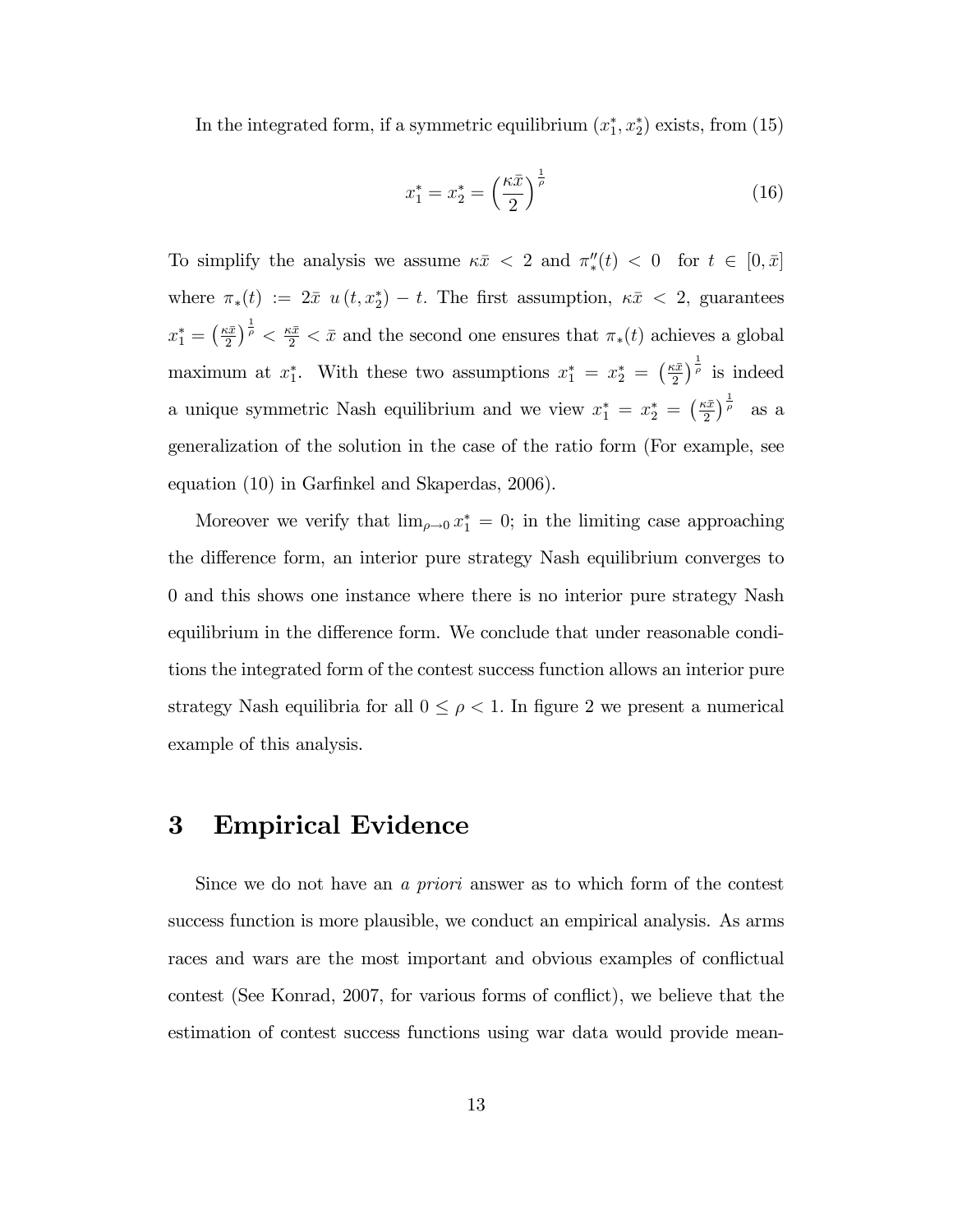

Figure 2: Existence of an interior pure strategy Nash equilibrium. We draw side 1's best response (thick line), side 2's best response (dashed line), side 1's indifference curves (thin line) in each panel. We use values,  $\kappa = 1, \bar{x} = 1$ . From the shape of indifference curves we see that  $\pi''_*(t) < 0$  for all t.

ingful estimates of the parameters,  $\rho$  and  $\kappa$ .

#### 3.1 Estimation Method

We use battle data from seventeenth century European wars in Bodart (1908, pp. 49-177) and from World War II in Dupuy (1987, pp. 293-295). Military combat, a violent, planned form of physical interaction between two hostile opponents, has a natural hierarchy: war, campaign, battle, engagement, and duel (Dupuy, 1987). Among these we consider two levels of military combat: war and battle. A war is an armed conflict or a state of belligerence usually lasting for months or years, while a battle involves combat between two armies with specific missions, normally lasting one or two days. The seventeenth century European wars data cover 315 battles with each battle corresponding to one observation in our data. Each observation has a record of the winner, the loser, and the total number of personnel in winning and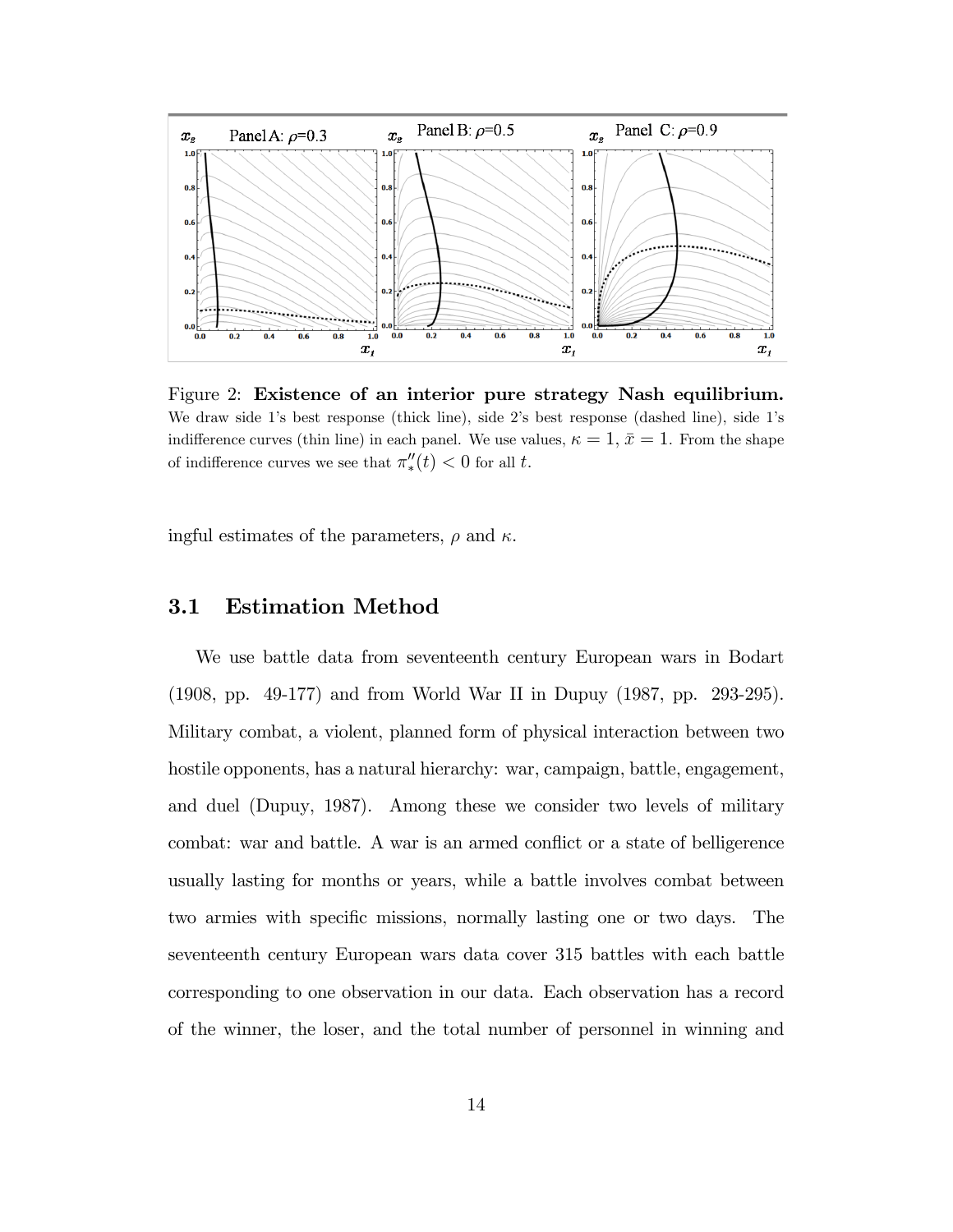losing armies.

We observe that each battle gives two pieces of information: the winning probability of a winner and the losing probability of a loser. Because of this difficulty in interpretation, we consider two constructions of data sets from the original battle data. In the first construction  $-$  the case presented in the text  $-$  we associate each battle with either a winning event or a losing event depending on a random draw. Alternatively, we expand the original battle data such that each battle represents both winning and losing events to each battle, hence obtaining a new data set with 630 observations. In this case, presented in the appendix, we correct the standard errors by clustering battles. We provide descriptive statistics for European battles in the appendix.

Denoting the indicator of winning by  $y_i$  we use the following econometric model:

$$
y_i \sim \text{Bernoulli}(\pi_i)
$$
\n
$$
\textbf{(D)} \ \pi_i = F(\kappa(x_{1i} - x_{2i}) + \beta_1 + \beta_2 D_{army} \ i + \beta_3 D_{war} \ i)
$$
\n
$$
\textbf{(R)} \ \pi_i = F(\kappa(\ln x_{1i} - \ln x_{2i}) + \beta_1 + \beta_2 D_{army} \ i + \beta_3 D_{war} \ i)
$$
\n
$$
\textbf{(I)} \ \pi_i = F(\eta(x_{1i}^{1-\rho} - x_{2i}^{1-\rho}) + \beta_1 + \beta_2 D_{army} \ i + \beta_3 D_{war} \ i)
$$
\n
$$
\textbf{(I)} \ \pi_i = F(\eta(x_{1i}^{1-\rho} - x_{2i}^{1-\rho}) + \beta_1 + \beta_2 D_{army} \ i + \beta_3 D_{war} \ i)
$$
\n
$$
\text{(II)} \ \pi_i = F(\eta(x_{1i}^{1-\rho} - x_{2i}^{1-\rho}) + \beta_1 + \beta_2 D_{army} \ i + \beta_3 D_{war} \ i)
$$
\n
$$
\text{-(II)} \ \pi_i = F(\eta(x_{1i}^{1-\rho} - x_{2i}^{1-\rho}) + \beta_1 + \beta_2 D_{army} \ i + \beta_3 D_{war} \ i)
$$
\n
$$
\text{-(III)} \ \pi_i = F(\eta(x_{1i}^{1-\rho} - x_{2i}^{1-\rho}) + \beta_1 + \beta_2 D_{army} \ i + \beta_3 D_{war} \ i)
$$
\n
$$
\text{-(III)} \ \pi_i = F(\kappa(x_{1i} - x_{2i}) + \beta_1 + \beta_2 D_{army} \ i + \beta_3 D_{war} \ i)
$$

where  $F(s) = \frac{1}{1+e^{-s}}$ ,  $D_{army}$ ,  $D_{war}$  are dummy variables indicating the identity of armies and the kind of wars (see appendix).

The specifications of the models in equation  $(17)$  are the direct consequence of proposition 2 and the dummy variables control for combat effectiveness due to the identity of armies or the specificity of wars. Indeed using  $F(s)$  and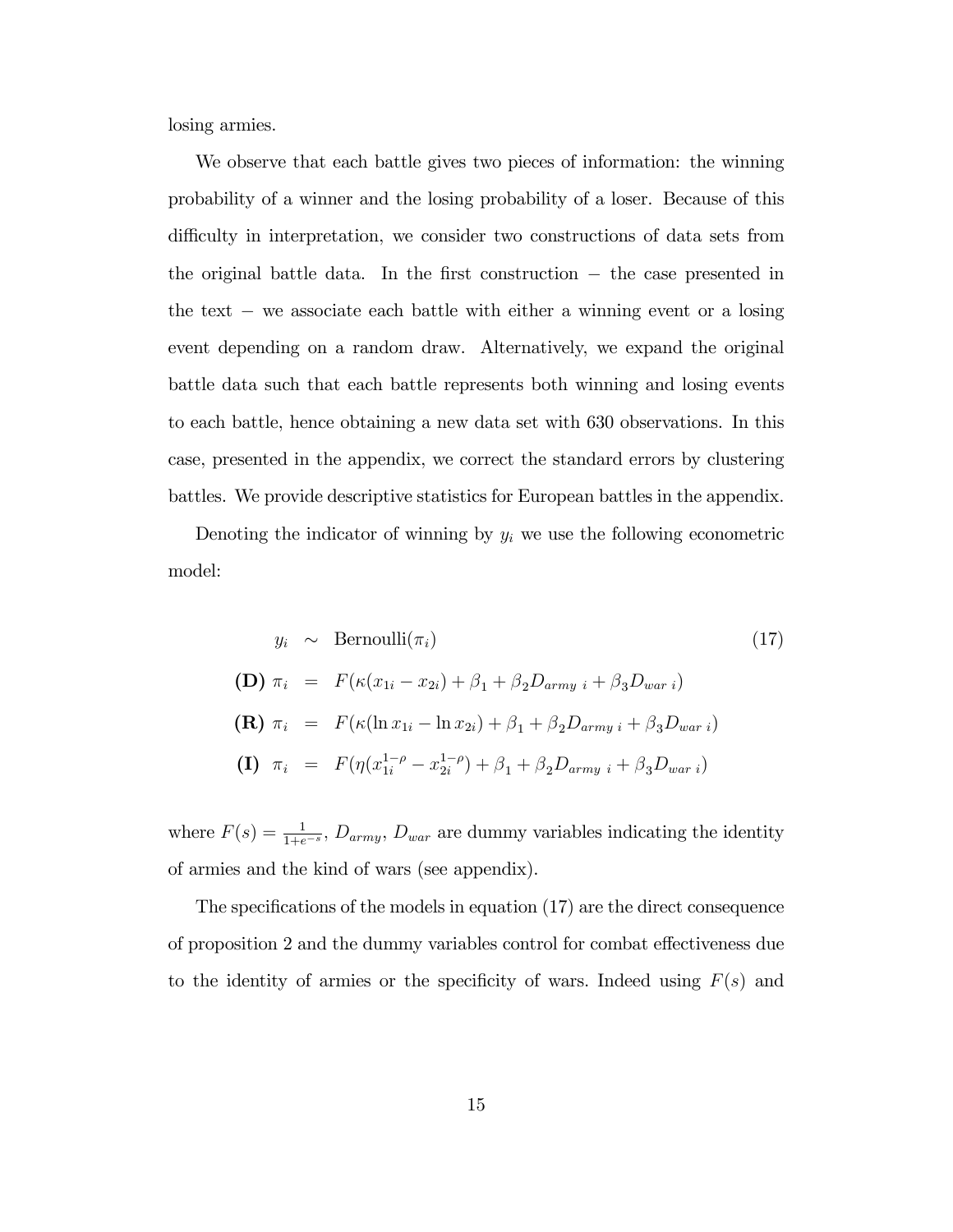$\eta = \frac{\kappa}{1-\rho}$  we can write model (I) as

$$
\pi_i = \frac{\exp^{\beta_1 + \beta_2 D_{army} i + \beta_3 D_{war} i} \exp(\kappa \frac{1}{1 - \rho} x_{1i}^{1 - \rho})}{\exp^{\beta_1 + \beta_2 D_{army} i + \beta_3 D_{war} i} \exp(\kappa \frac{1}{1 - \rho} x_{1i}^{1 - \rho}) + \exp(\frac{1}{1 - \rho} x_{2i}^{1 - \rho})}
$$

so we can regard the part  $\exp^{\beta_1+\beta_2D_{army}i+\beta_3D_{war}i}$  as a ratio of  $\gamma_i$ 's,  $\frac{\gamma_1}{\gamma_2}$  $\frac{\gamma_1}{\gamma_2}$ , in (12). We also note that model  $(D)$  is a standard logit regression and model  $(R)$  is a logit regression with the data log-transformed. Model  $(D)$ ,  $(R)$ , and  $(I)$  estimate the difference form, the ratio form, and the integrated form, respectively. We estimate each parameter using the maximum likelihood method, which is the standard method in estimating logit models. We could not estimate the difference form and the integrated form in the case of the World War II data since the data provides only the ratio of combat powers.

#### 3.2 Estimation Results

In table 1 we note that all estimates of  $\kappa$  in the difference and the ratio forms are positive, which shows that one side's winning probability is an increasing function of that side's own effort. For the integrated form we can recover the implied  $\kappa = 2.28009$ , using the relation  $\kappa = (1 - \rho)\eta$ .

To compare  $\kappa$ 's in each model we compute one side's marginal probability of winning at an evenly balanced match when the number of combatants is half of its total available resources; i.e. if we denote the total available resources by  $\bar{x}$ , this marginal probability of winning is  $\frac{1}{4}$  $\frac{\kappa}{(\bar{x}/2)^{\rho}}$ . Since the mean number of combatants in the seventeenth century European war data is 21,035 (see appendix), we can use this number as a proxy for  $\frac{\bar{x}}{2}$ . Table 2 shows the marginal probabilities of winning in an evenly balanced match.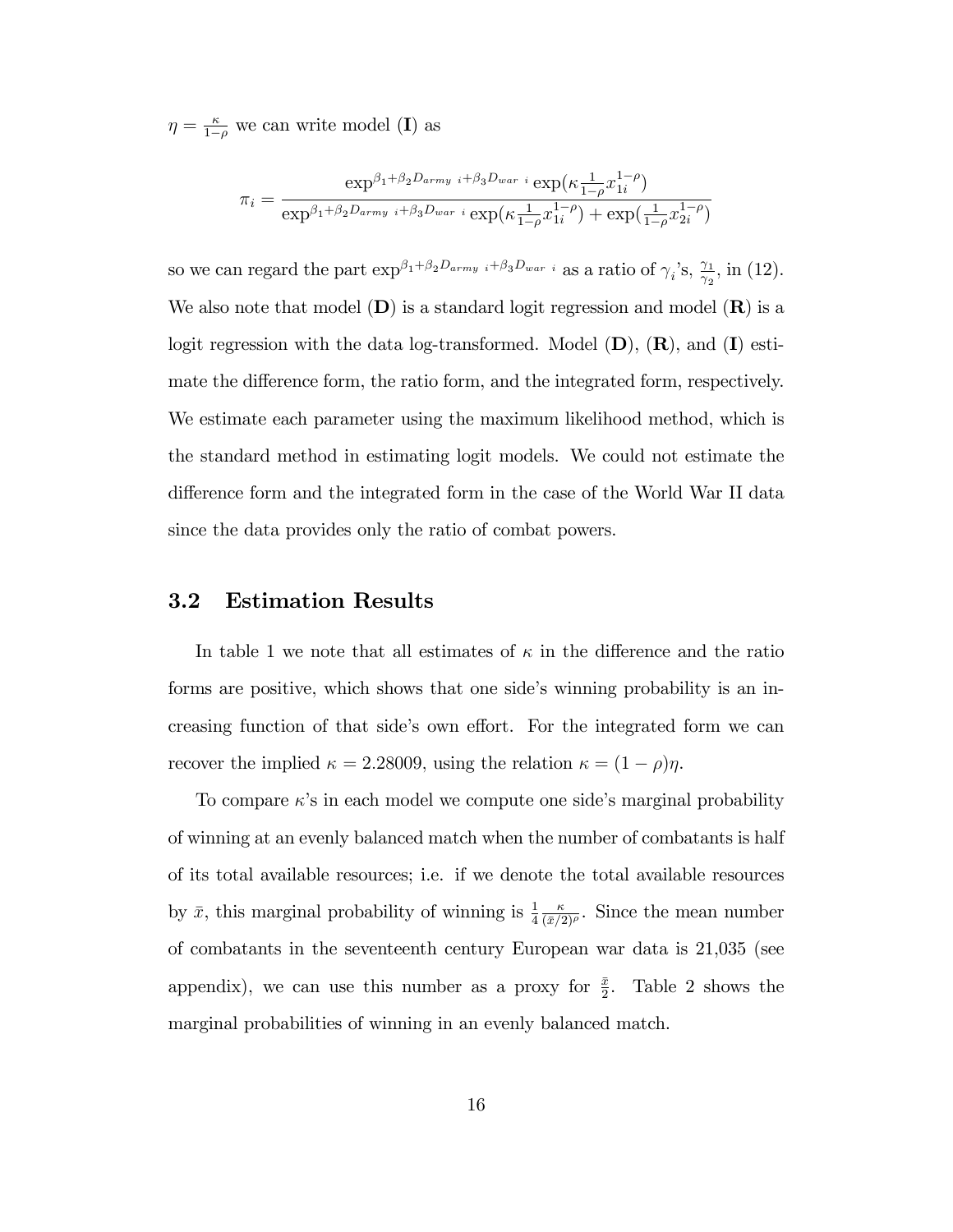|                      | 17C European War        | World War II |             |            |
|----------------------|-------------------------|--------------|-------------|------------|
|                      | Difference              | Ratio        | Integrated  | Ratio      |
| $\kappa$             | $1.98 \times 10^{-5}$   | 0.70377      |             | 3.41982    |
|                      | $(9.32 \times 10^{-6})$ | (0.120365)   |             | (0.6776)   |
| $\eta$               |                         |              | $-18.19199$ |            |
|                      |                         |              | (6.4571)    |            |
| $\rho$               |                         |              | 1.125335    |            |
|                      |                         |              | (0.21571)   |            |
| Number of            | 315                     | 315          | 315         | 188        |
| Observations         |                         |              |             |            |
| Percentage of        | 65.40                   | 67.62        | 67.30       | 84.04      |
| Correctly Predicted  |                         |              |             |            |
| Log-likelihood Value | $-200.8481$             | $-188.23251$ | $-188.0628$ | $-70.6855$ |

Table 1: Estimation of contest success functions. All estimates are significant at the 99% level. We use dummy variables of armies and wars in the European war estimation and dummy variables of armies indicating either Allied forces or German forces in the World War II data. Standard errors, in parentheses, are corrected for heteroskedasticity.

We may interpret these numbers as follows: in response to an increase of 10,000 in the number of combatants (from 21,035 original combatants), the difference form, the ratio form, and integrated form predict increases in winning probabilities by 4.95%, 8.36%, 7.78%, respectively. In the case of World War II, using the fact that the average strength of battles is around 14,000 (Dupuy, 1987, pp. 169) we compute a marginal probability of winning  $\times 10^4$  as 2.4472 (or 244.72%) which is much larger than those of the European wars. This fact suggests that the contest success function for World War II is more non-linear than the one for the seventeenth century European wars and "the tremendous advantage of being even just a little stronger than one's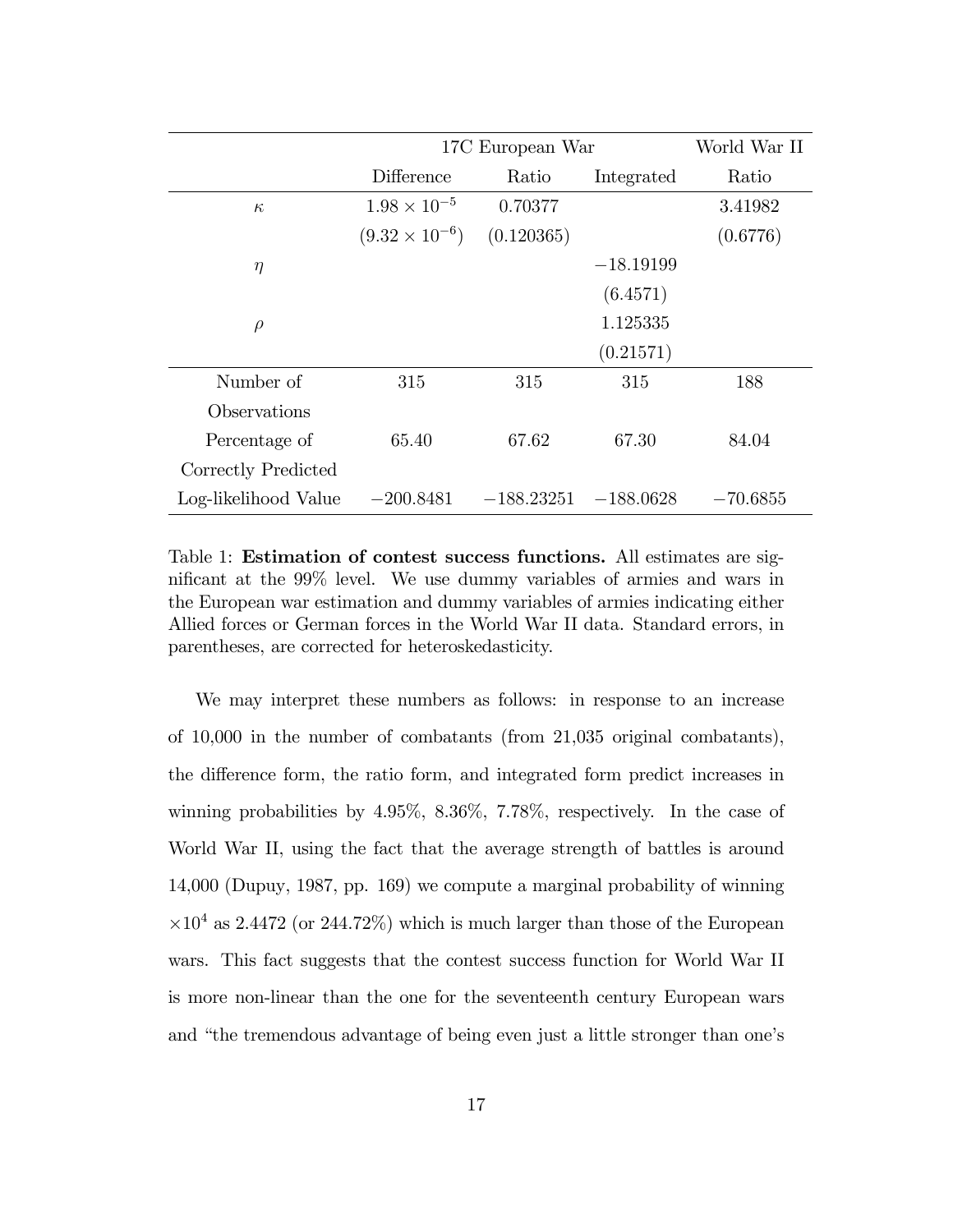| marginal winning probability $\times 10^4$ 0.0495 0.08364 0.077827 |  |  |
|--------------------------------------------------------------------|--|--|

#### Table 2: Estimates of the mass effect parameter

opponentî, which is pointed out as one of the stylized facts of warfare by Hirshleifer (1991, p 131), only appears in World War II data.

Which form of contest success functions better describes battle? As we see in Table 1 and the appendix, estimates of  $\rho$  are close to 1. Our tentative conclusion would be that a contest success function close to the ratio form would best describe the probabilities of winning in battles. Of course the peculiarity of 17th century European wars or other possible data problems may have hindered the correct estimation of our model. This problem, if it exists, can be corrected by extending data sets to cover other kinds of wars.

## 4 Discussion

In the paper we have proposed an integrated contest success function which has the difference form and the ratio form as limiting cases. Also we have derived this new form axiomatically and provided a probabilistic derivation. These results provide a generalization of the existing results. In addition we have shown that the integrated form has desirable analytical properties which admit an interior pure strategy Nash equilibrium. Regarding the question of the empirical plausibility of contest success functions, a tentative conclusion is that the ratio form of contest success functions square with seventeenth century European wars.

Another way of interpreting the integrated contest success function is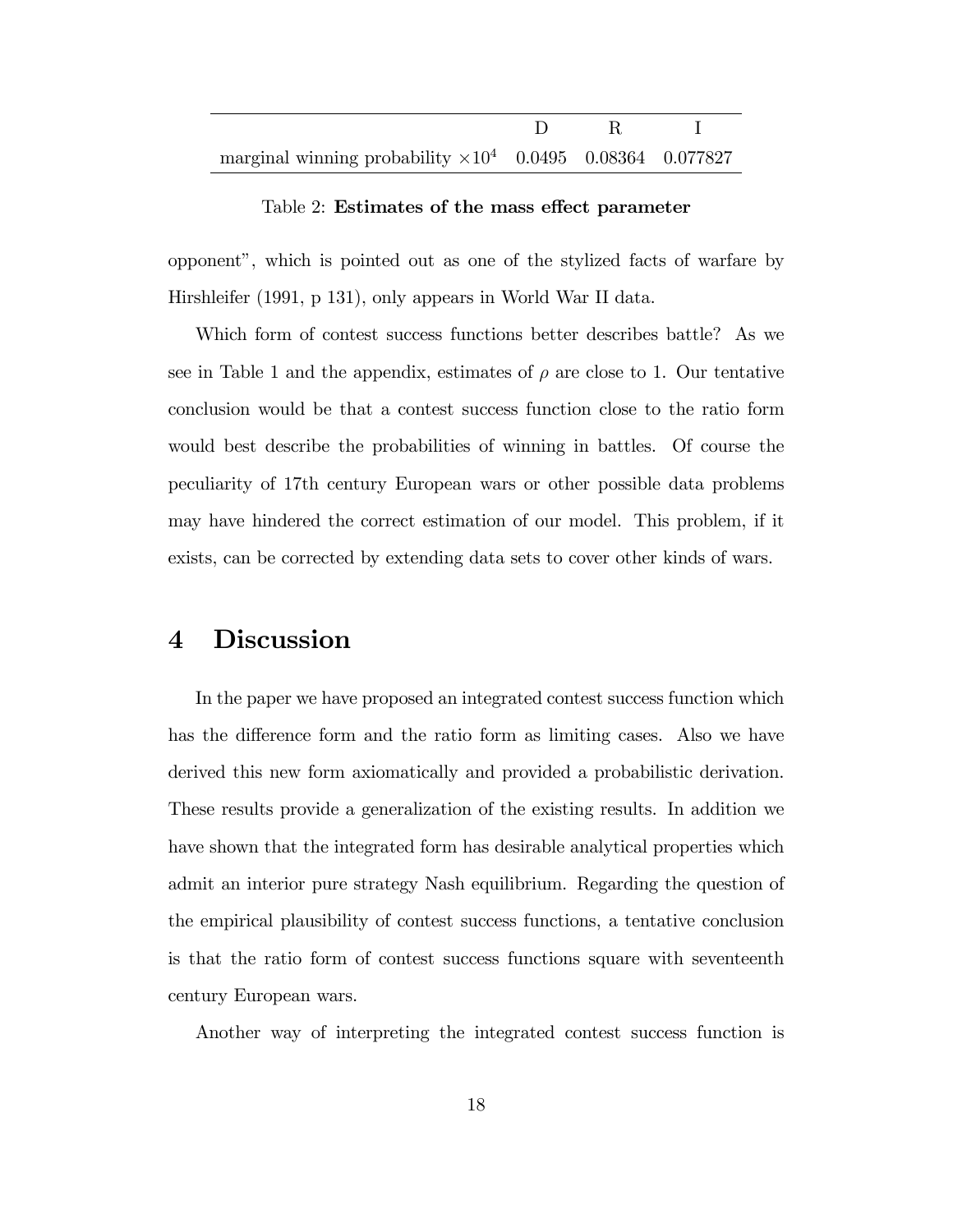through the transformation of variables. Since we do not know the exact unit of measurement for fighting effort or resources in various conflict situations, we may interpret the problem of choosing contest success functions as a problem of choosing a transformation method  $-$  the transformation of observed variables into variables with correct measurement. In this interpretation, as we have seen in the text, the difference form with the log transformation corresponds to the ratio form. More generally, the integrated form of contest success functions arises from the difference form with a transformation  $X_i = \frac{x_i-1}{1-a}$  $\frac{r_i-1}{1-\rho}$ .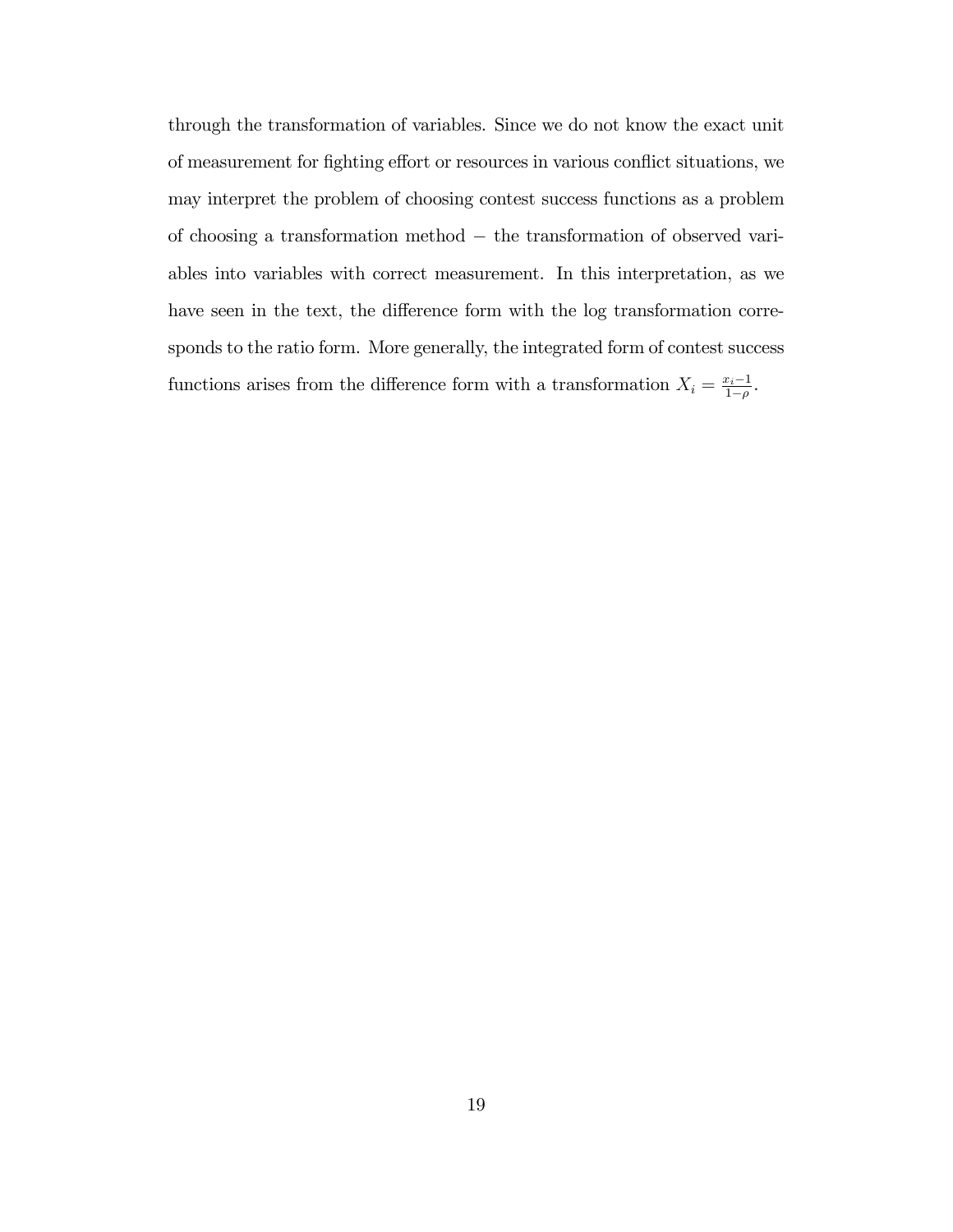## Appendix: Lemma and Tables

First we prove the lemma used in the text.

**Lemma 1** Suppose that for  $i = 1, 2, \epsilon_i \sim \exp(-\gamma_i e^{-\kappa s})$  independently where  $\gamma_i > 0, \kappa > 0$  and  $-\infty < s < \infty$ . Then  $\epsilon_1 - \epsilon_2 \sim \frac{\gamma_1}{\gamma_1 + \gamma_2}$  $\frac{\gamma_1}{\gamma_1+\gamma_2e^{-\kappa s}}.$ 

**Proof.** It is easy to check  $\Lambda(s) := \frac{\gamma_1}{\gamma_1 + \gamma_2 e^{-\kappa s}}$  is a distribution function. From the definition of  $\epsilon_i$ , we have  $\Pr{\epsilon_2 \in ds} = \exp(-\gamma_2 e^{-\kappa s})\gamma_2 \exp(-\kappa s)\kappa ds$ . Hence from the definition of conditional probability and the independence between  $\epsilon_1$  and  $\epsilon_2$ , we have

$$
\Pr\{\epsilon_1 < \epsilon_2 + x\} = \int_{-\infty}^{\infty} \Pr\{\epsilon_1 < s + x\} \Pr\{\epsilon_2 \in ds\}
$$
\n
$$
= \int_{-\infty}^{\infty} \exp(-\gamma_1 e^{-\kappa s - \kappa x}) \exp(-\gamma_2 e^{-\kappa s}) \gamma_2 \exp(-\kappa s) \kappa ds
$$
\n
$$
= \int_{0}^{\infty} \exp(-t(\gamma_1 e^{-\kappa x} + \gamma_2)) \gamma_2 dt
$$
\n
$$
= \frac{\gamma_2}{\gamma_1 e^{-\kappa x} + \gamma_2} \tag{18}
$$

We use the change of variable,  $t = \exp(-\kappa s)$ , in the third line and the asserted claim follows from  $(18)$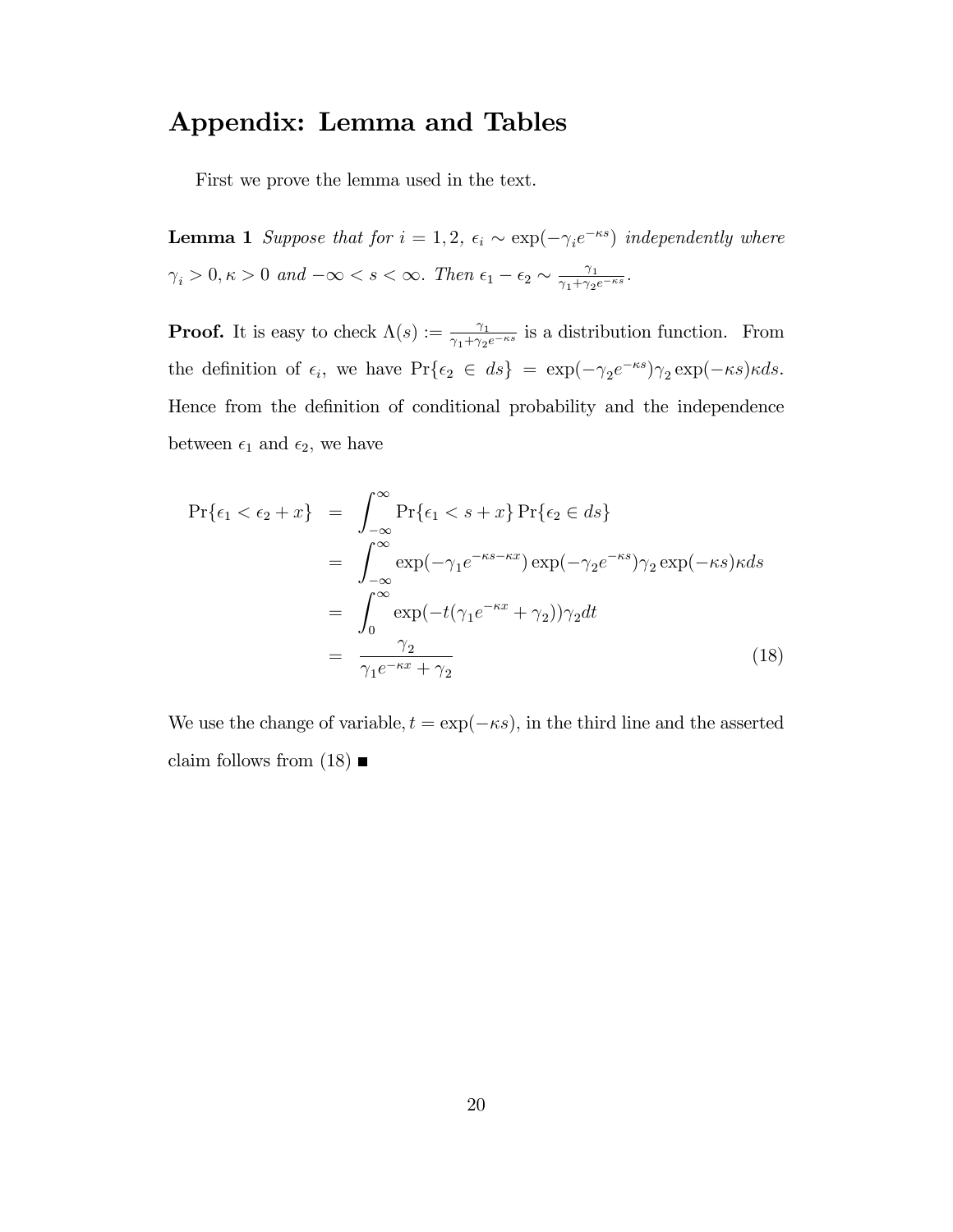We provide tables containing descriptive statistics and alternative estimations.

| War                           | Number of Battles |
|-------------------------------|-------------------|
| War of the Spanish Succession | 108               |
| Thirty Years' War             | 64                |
| Austro-Turkish War            | 34                |
| Great Northern War            | 29                |
| Dutch War                     | 19                |
| War of the League of Augsburg | 18                |
| Other wars                    | 43                |

Table A1: 17th century European wars. Other wars include wars with less than ten battles. These are the Turkish War with Venice and Austria, English Civil War, Hungarian-Turkish War, Polish-Turkish War, Second English Civil War, The Fronde, War of the Quadruple Alliance, Polish-Swedish War, Spanish-Portuguese War, Swedish-Danish War, The First Northern War, War of Devolution, Chamber of Reunion, English Scottish War, Franco-Spanish War, Moldavian Campaign, Monmoth's Rebellion, Polish Insurgency, and Turkish-Ventian War. The classification of war is based on Dupuy and Dupuy (1986) and Palmer and Colton (1984).

| <b>Statistics</b>         | Number of Personnel |
|---------------------------|---------------------|
| Number of observations    | 630                 |
| Mean                      | 21035               |
| Maximum                   | 260000              |
| Minimum                   | 1000                |
| <b>Standard Deviation</b> | 24047               |
| Median                    | 15000               |

Table A2: Descriptive statistics for number of personnel involved in 17th century European war.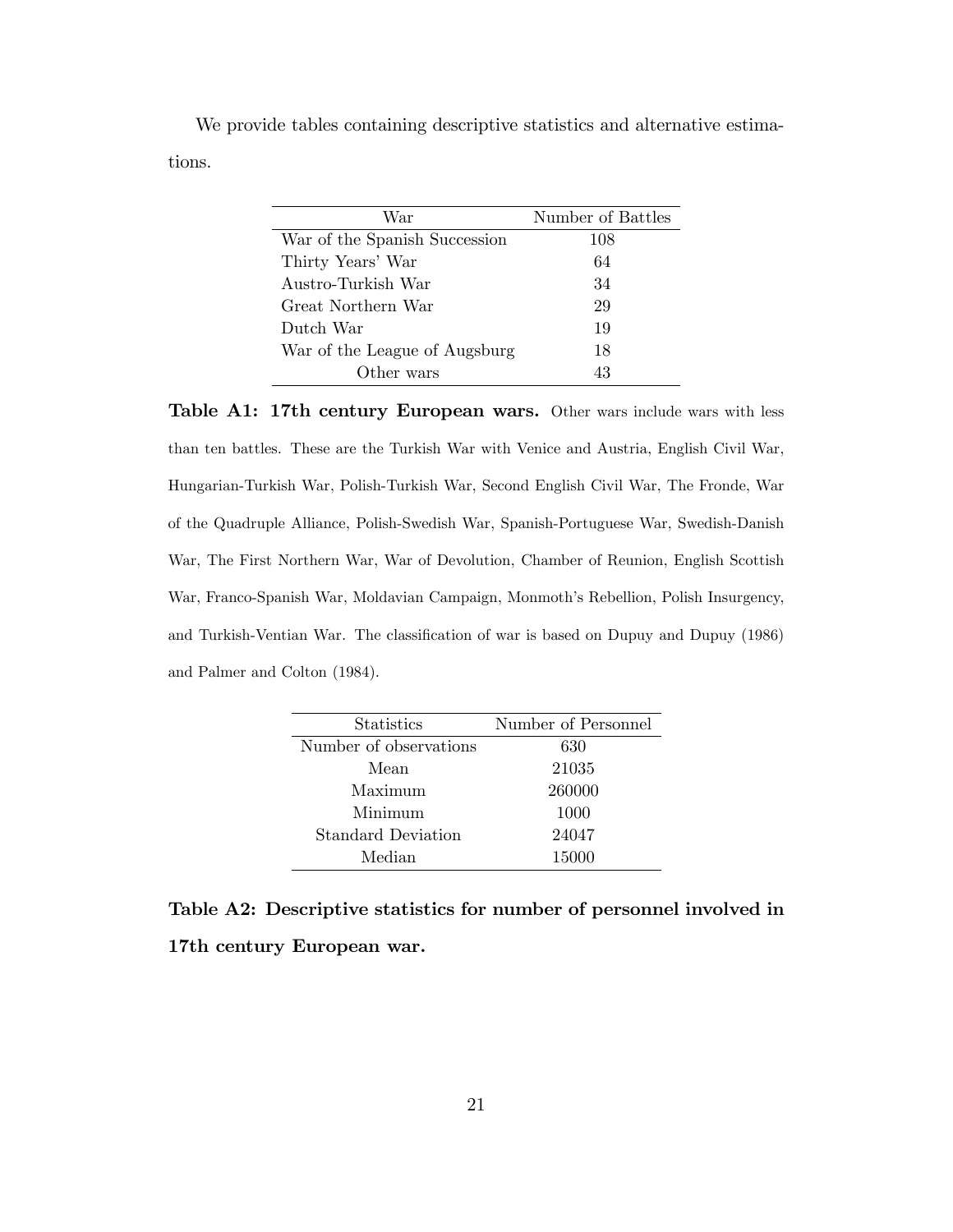| <b>Statistics</b>      | Combat Power Ratio |
|------------------------|--------------------|
| Number of observations | 188                |
| Mean                   | 1.4332             |
| Maximum                | 7.54               |
| Minimum                | 0.1326             |
| Standard Deviation     | 1.30212            |
| Median                 |                    |

|              | Table A3: Descriptive statistics for combat power ratio in World |  |  |  |  |
|--------------|------------------------------------------------------------------|--|--|--|--|
| War II data. |                                                                  |  |  |  |  |

|                      | 17C European War        |           |            |  |  |  |
|----------------------|-------------------------|-----------|------------|--|--|--|
|                      | Difference              | Ratio     | Integrated |  |  |  |
| $\kappa$             | $2.24 \times 10^{-5}$   | 0.803     |            |  |  |  |
|                      | $(9.30 \times 10^{-6})$ | (0.133)   |            |  |  |  |
| η                    |                         |           | $-20.478$  |  |  |  |
|                      |                         |           | (5.159)    |  |  |  |
| $\rho$               |                         |           | 1.117      |  |  |  |
|                      |                         |           | (0.214)    |  |  |  |
| Number of            | 630                     | 630       | 630        |  |  |  |
| Observations         |                         |           |            |  |  |  |
| Percentage of        | 70.63                   | 73.97     | 73.73      |  |  |  |
| Correctly Predicted  |                         |           |            |  |  |  |
| Log-likelihood Value | $-382.443\,$            | $-354.87$ | $-354.552$ |  |  |  |

Table A4: Alternative data set. Each battle represents both a winning event and a losing event. The standard errors, in parentheses, are corrected for heteroskedasticity and clustering.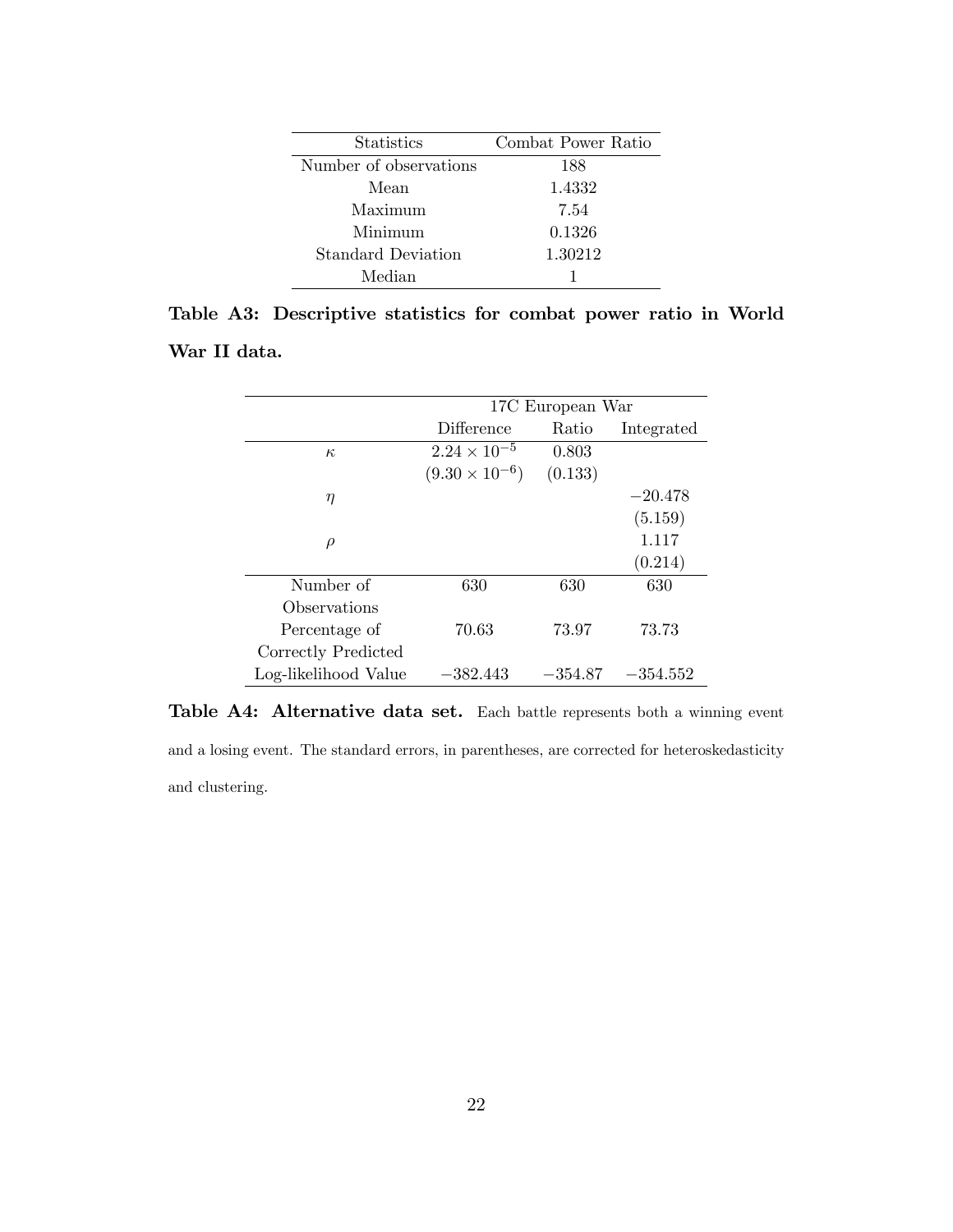| Model 4   |
|-----------|
|           |
| $-49.866$ |
| (93.992)  |
| 13.9193   |
| 1.279     |
| (0.340)   |
| 184       |
| $-95.279$ |
|           |

Table A5: Alternative estimation. Model 1: Excludes observations with armies of size greater than 100,000; Model 2: Some observations indicate that the battle took place in a garrison. We use the dummy variable when the observation has this indication; Model 3: Excludes dummy variables for wars; Model 4: Includes only battles among eight major armies: French, Imperial, Swedish, Spanish, Turkish, English, Dutch, Russian. The standard errors, in parentheses, are corrected for heteroskedasticity and clustering.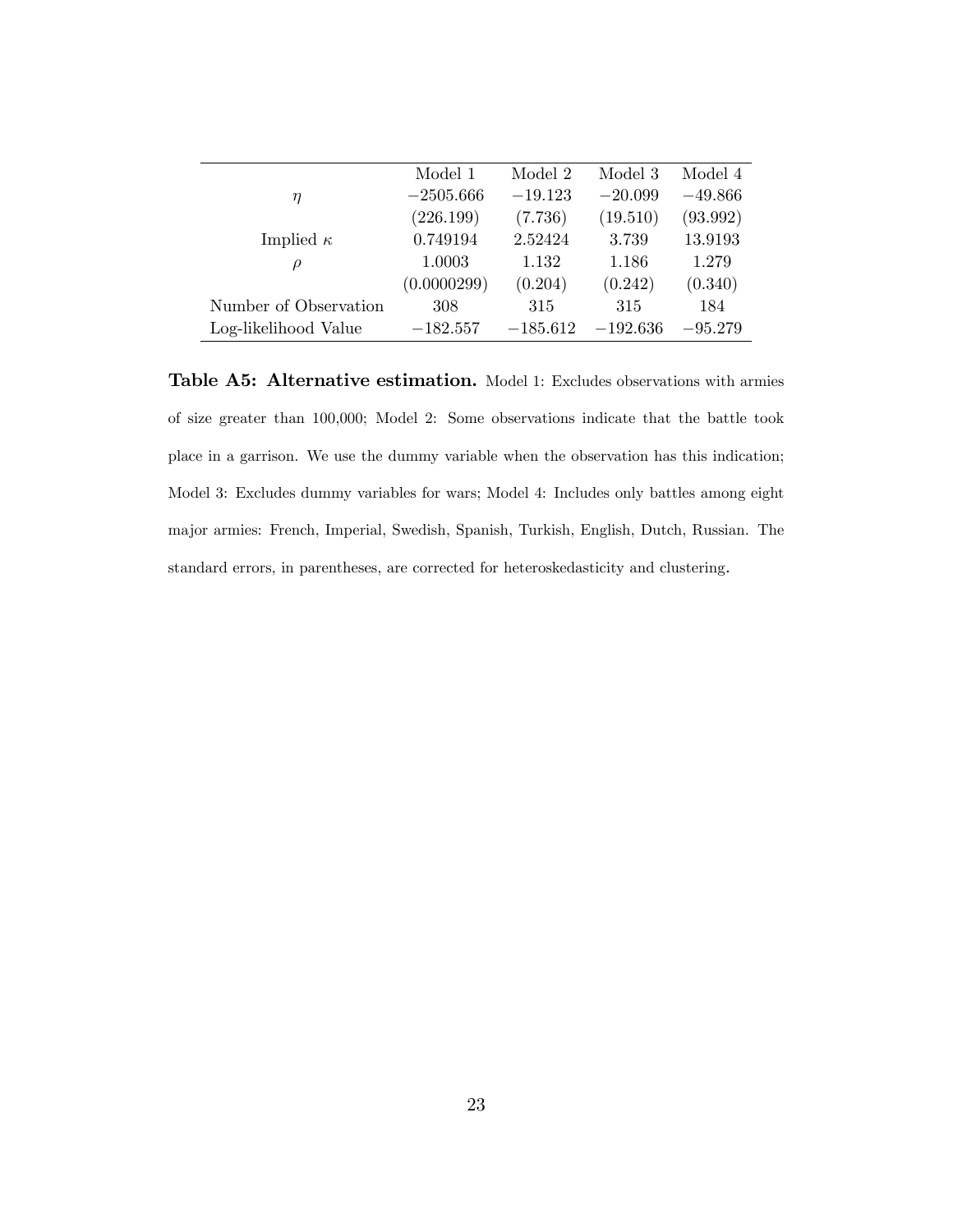## References

- Arrow, K., H. B. Chenery, B. S. Minhas, and R. M. Solow (1961). Capitallabor substitution and economic efficiency. Reveiw of Economics and Statistics  $43(3)$ , 225–250.
- Bodart, G. (1908). Militar-Historishes Kriegs-Lexikon. Wien and Leipzip: C.W. Stern.
- Bowles, S. (2008). Conflict: Altruism's midwife. Nature  $456$ , 326–327.
- Choi, J.-K. and S. Bowles (2007). The coevolution of parochial altruism and war. *Science* 319, 636–640.
- Collier, P. and A. Hoeffler  $(2001)$ . Greed and grievance in civil war. *Policy* Research Paper 2355. World Bank.
- Dupuy, R. E. and T. N. Dupuy (1986). The Encyclopedia of Military History from 3500 B.C. To the Present. New York: Harper and Row. 2nd Edition.
- Dupuy, T. N. (1987). Understanding War. New York: Paragon House.
- Fearon, J. D. (1995). Rationalist explanations for war. International Organization  $49, 379 - 414$ .
- Garcia, J. and J. C. V. D. Bergh (2008). Evolution of parochial altruism by multiselection. Journal of Theoretical Biology forthcoming.
- Garfinkel, M. and S. Skaperdas (2006). Economics of conflict: An overview. In T. Sandler and K. Hartley (Eds.), Handbook of Defense Economics, Chapter 3.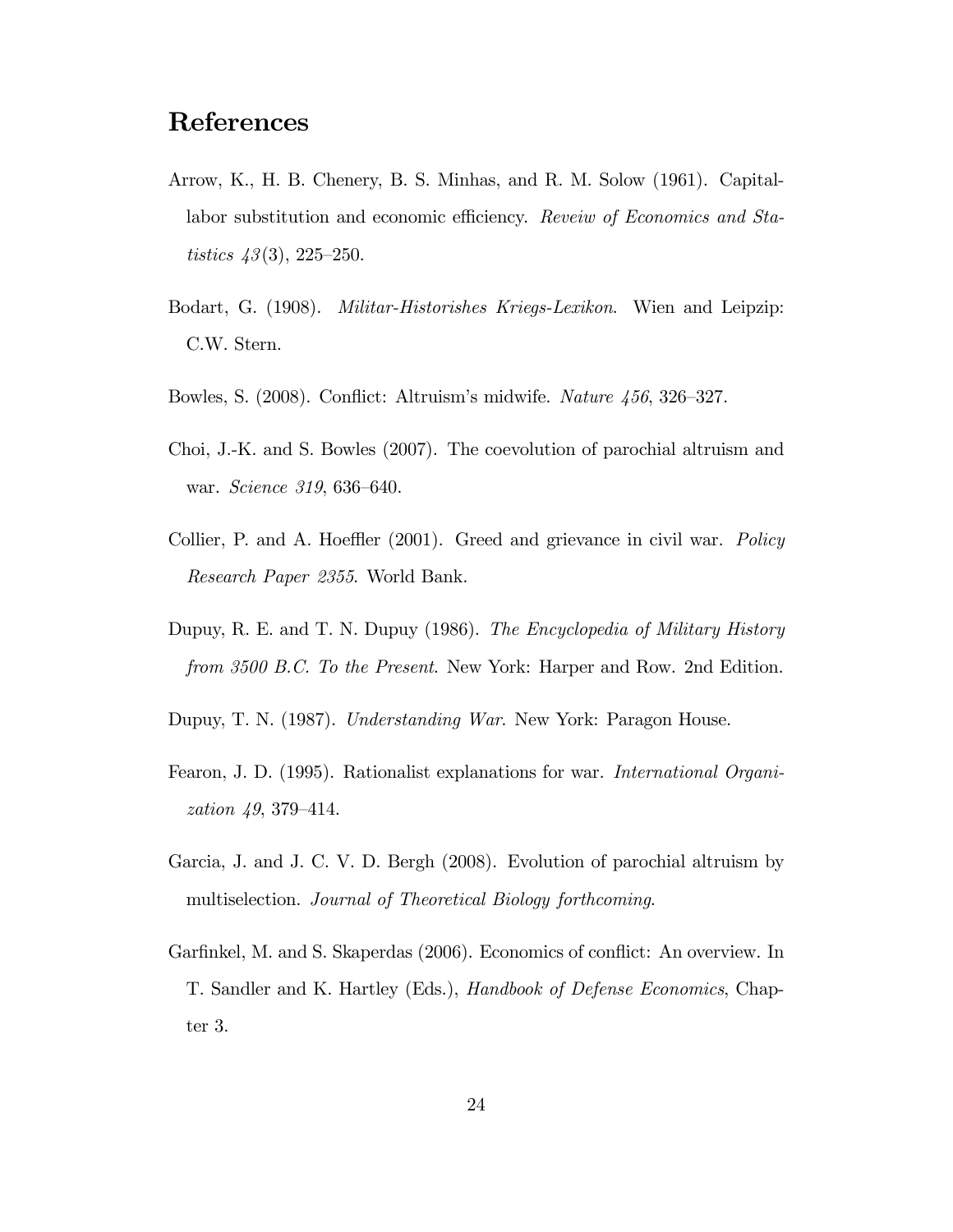- Grossman, H. (1994). Production, appropriation, and land reform. American Economic Review  $84(3)$ , 705–712.
- Hirshleifer, J. (1989). Conflict and rent-seeking success functions: Ratio vs difference models of relative success. Public Choice  $63(3)$ , 101–112.
- Hirshleifer, J. (1991). The technology of conflict as an economic activity. American Economic Review  $81(2)$ , 130–134.
- Jia, H. (2008). A stochastic derivation of the ratio form of contest success functions. Public Choice  $135$ ,  $125-130$ .
- Kalyvas, S. N., L. Balcelles, and D. Rohner (2008). International system and technologies of rebellion: Howe the cold war shaped internal conflict. *mimeo*.
- Konrad, K. A. (2007). Strategy in contests an introduction.
- Lanchester, F. (1916). Aircraft in Warfare. New York: D. Appleton and Company.
- McFadden, D. L. (1974). Conditional logit analysis of qualitative choice behavior. In P. Zarembka (Ed.), Frontiers in Econometrics, pp. 105-142. Academic.
- Palmer, R. R. and J. Colton (1984). A History of the Modern World (6 ed.). New York: Random House.
- Sambanis, N. (2004). What is civil war? Journal of Conflict Resolution  $48(6)$ , 814–858.
- Skaperdas, S. (1996). Contest success functions. *Economic Theory 7*, 283–290.